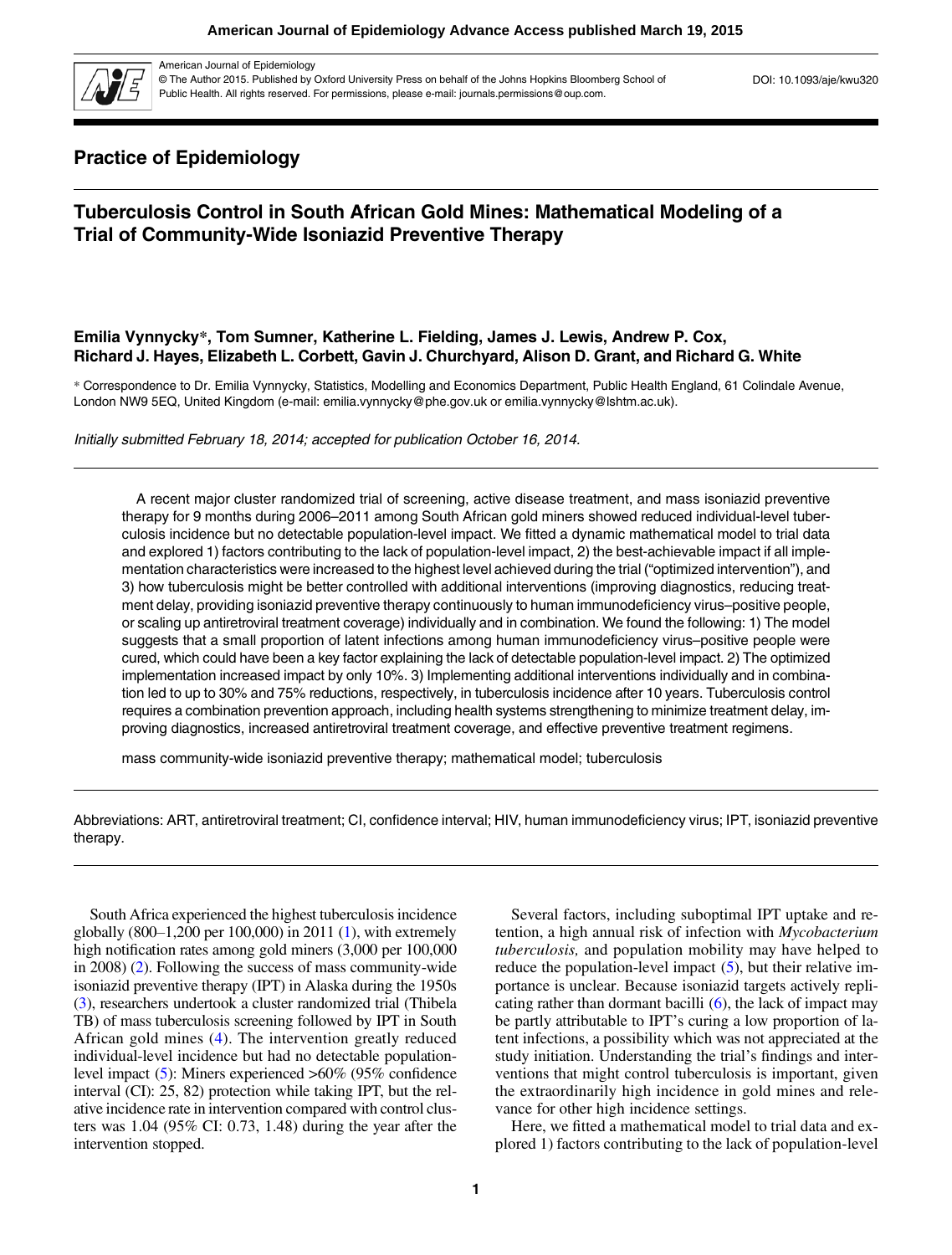<span id="page-1-0"></span>impact, including the proportion of infections that were cured by IPT; 2) the best-achievable intervention impact if all implementation characteristics (e.g., IPT uptake, retention) were increased to the highest level achieved during the trial ("optimized intervention"); and 3) how tuberculosis might be better controlled, by estimating the impact of additional interventions (improving sensitivity and screening by using new diagnostics, such as Xpert MTB/RIF (Cepheid, Inc., Sunnyvale, California), reducing treatment delay, providing IPT continuously, and/or scaling up antiretroviral treatment (ART) coverage) both individually and simultaneously.

## **METHODS**

## The Thibela TB cluster randomized trial

Thibela TB was a cluster randomized trial in sites belonging to 3 South African gold mining companies ([4\)](#page-11-0) comprising 8 intervention and 7 control clusters, including all miners at participating mine shafts and associated hostel residences.Clusters, stratified into 2 groups (low and high tuberculosis notifications) using data from 2004, were randomized to the intervention or standard of care, balancing for company, province, and workforce size. Trial impact calculations accounted for between-site heterogeneity. Consenting miners in intervention clusters were offered tuberculosis screening, active cases were referred for treatment, and those without active tuberculosis or contraindications were offered 9 months of isoniazid (300 mg daily).

The primary outcome was "tuberculosis incidence" in all clusters, measured during the "primary outcome measurement" period, lasting 12 months after the last person completed IPT in each cluster (Figure 1), with cases mainly ascertained from treatment records. Tuberculosis prevalence was measured by using culture confirmation among systematically sampled employees at the study's end.

## Description of the model

Overview. We developed an age-structured deterministic compartmental model (Figure [2\)](#page-2-0) describing M. tuberculosis transmission dynamics for each intervention cluster and its control, matching identically, except for the intervention. The model considers culture-positive tuberculosis ("active disease"), extending previous work  $(7, 8)$  $(7, 8)$  $(7, 8)$ . Cluster populations comprise 4 age strata (<30, 30–39, 40–49, and  $\geq$ 50 years) because of age-dependent population mobility and 2 human immunodeficiency virus (HIV) strata (HIV-positive or HIVnegative). Model output is aggregated into 2 age strata (<40 and  $\geq$ 40 years) or all ages, given insufficient data to further stratify the incidence and prevalence. Clusters are considered independent, because little movement occurred between intervention and control arms.

Multiple competing hypotheses exist for why the trial detected no population-level impact, including suboptimal IPT uptake and/or retention or high population mobility [\(5](#page-11-0)). To robustly explore this question, we included in the model all known factors (age, HIV, silicosis, ART, in- and out-migration, case detection, initial loss to follow-up after detection, treatment delay, IPT uptake, and retention), at levels supported by detailed data collected during the study or by mine health services (Figure [3](#page-3-0); [Web Figure 1](http://aje.oxfordjournals.org/lookup/suppl/doi:10.1093/aje/kwu320/-/DC1) (available at <http://aje.oxfordjournals.org/>)). Parameters (Table [1\)](#page-4-0) were also drawn from publications or estimated by fitting model predictions to trial outcomes. [Web](http://aje.oxfordjournals.org/lookup/suppl/doi:10.1093/aje/kwu320/-/DC1) [Appendixes 1 and 2, Web Tables 1](http://aje.oxfordjournals.org/lookup/suppl/doi:10.1093/aje/kwu320/-/DC1)–7, and Web Figures 1–7 provide further details, including the model equations.

General structure. All miners are infected in the model, joining the workforce recently reinfected (<2 years previously), with active disease (some of whom are detected on recruitment) or latent infection, consistent with miners transferring between mines or, because of much ongoing transmission  $(9, 10)$  $(9, 10)$  $(9, 10)$  $(9, 10)$ , being recently reinfected. Miners whose most recent (re)infection occurred >2 years previously are considered to be latently infected. Miners leave the cluster through death or out-migration.

Latently infected miners can develop smear-negative, culture-positive disease through reactivation or following reinfection at estimated rates (see below), depending on the HIV and (radiologically confirmed) silicosis prevalence, CD4 count distributions, and ART coverage, after which



Figure 1. Schematic of the time course of the Thibela TB randomized controlled trial among South African gold miners, 2006-2011. TB, tuberculosis.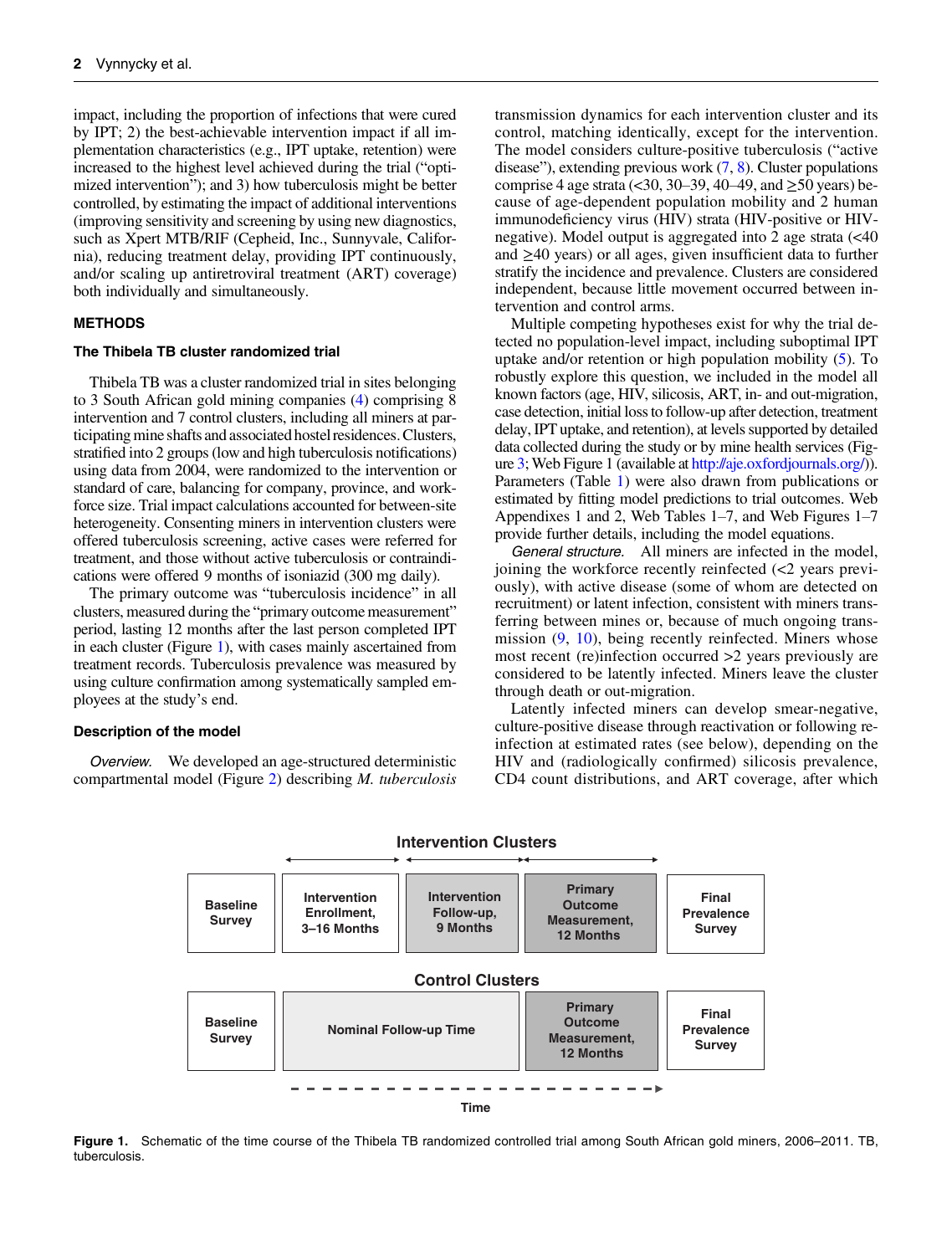<span id="page-2-0"></span>

Figure 2. General structure of the dynamic transmission model for an intervention cluster in the Thibela TB randomized controlled trial among South African gold miners, 2006–2011. Because of high levels of transmission in the miners, all gold miners were assumed to have been infected at least once in their lifetime, which accounts for the absence of an uninfected compartment. The dashed lines reflect activities relating to case finding or isoniazid preventive therapy. The arrows out of the compartments, which have no destination, reflect out-migration or death. The small arrows into the compartments, which do not start from any destination, reflect in-migration. The shaded boxes reflect people who are taking IPT. IPT, isoniazid preventive therapy; s−c+, smear-negative, culture-positive; s+c+, smear-positive, culture-positive; TB, tuberculosis.

they can become smear-positive. Smear status determines their infectiousness. The annual risk of infection, depending on the contact rate among miners and nonminers and the prevalence of infectious individuals, changes with the intervention and is cluster, specific. Cases can die or be detected through self-presenting to mine health services or routine medical examinations. After detection, cases can become lost to follow-up, die, or be treated and recover; disease occurs subsequently only after reinfection.

Once Thibela TB starts, those latently infected, reinfected, or recovered take IPT for  $\leq$ 9 months at cluster-specific uptake and retention rates, and cases are detected through screening on study recruitment. The assumed protection (63%) during IPT comes from individual-level estimates [\(5](#page-11-0)), with increased protection while also taking ART. Scenarios for the proportion of infections that are cleared with 6 months of IPT are described below.

The impact of the intervention. The impact of the intervention on the "measured" tuberculosis incidence (the percentage difference in the measured incidence between intervention and control arms) during the primary outcome measurement period and tuberculosis prevalence at the study end (Figure [1](#page-1-0)) was calculated for each cluster and averaged across clusters.

Objective 1. Exploring factors contributing to the lack of population-level impact. After inclusion of all known factors and data (age, HIV, silicosis, ART, population mobility, case detection, initial loss to follow-up after detection, treatment delay, and IPT uptake and retention), the model has several unknown parameters: the rates of disease onset through reactivation and following reinfection and the proportion of infections that are cured by IPT.

Because isoniazid targets actively replicating rather than dormant bacilli [\(6](#page-11-0)), IPT may not cure all infections. HIVnegative participants in preventive therapy trials typically experienced low tuberculosis incidence many years thereafter [\(11](#page-12-0)), suggesting cure of latent infections; those HIV-positive participants in presumed high-transmission settings experienced high disease incidence soon after stopping IPT [\(12](#page-12-0), [13](#page-12-0)), suggesting that their infections were not cured or that reinfection occurred during IPT, with quick disease progression. When Thibela TB was planned, 6 months of IPT was considered sufficient  $(14)$  $(14)$ , although 9 months was chosen, compromising between recommendations for HIV-infected people (6 months) or silicotics (12 months) ([4\)](#page-11-0). We explored 3 HIV-specific IPT assumptions:

- Assumption 1 (100% cure, 100% protection). Six months of IPT cures all infections and reinfection cannot occur during IPT.
- Assumption 2 (estimated percentage cured, 100% protection). Six months of IPT can cure <100% of infections, but reinfection cannot occur during IPT. The proportion of infections that are cured by 6 months of IPT is estimated.
- Assumption 3 (estimated percentage cured, estimated percentage protection). Six months of IPT can cure <100% of infections, with <100% protection against reinfection during IPT. Both the proportion of infections that are cured by 6 months of IPT and protection against reinfection during IPT are estimated.

For each assumption, we fitted by maximum likelihood cluster-specific model predictions of the measured incidence and prevalence of culture-positive tuberculosis during the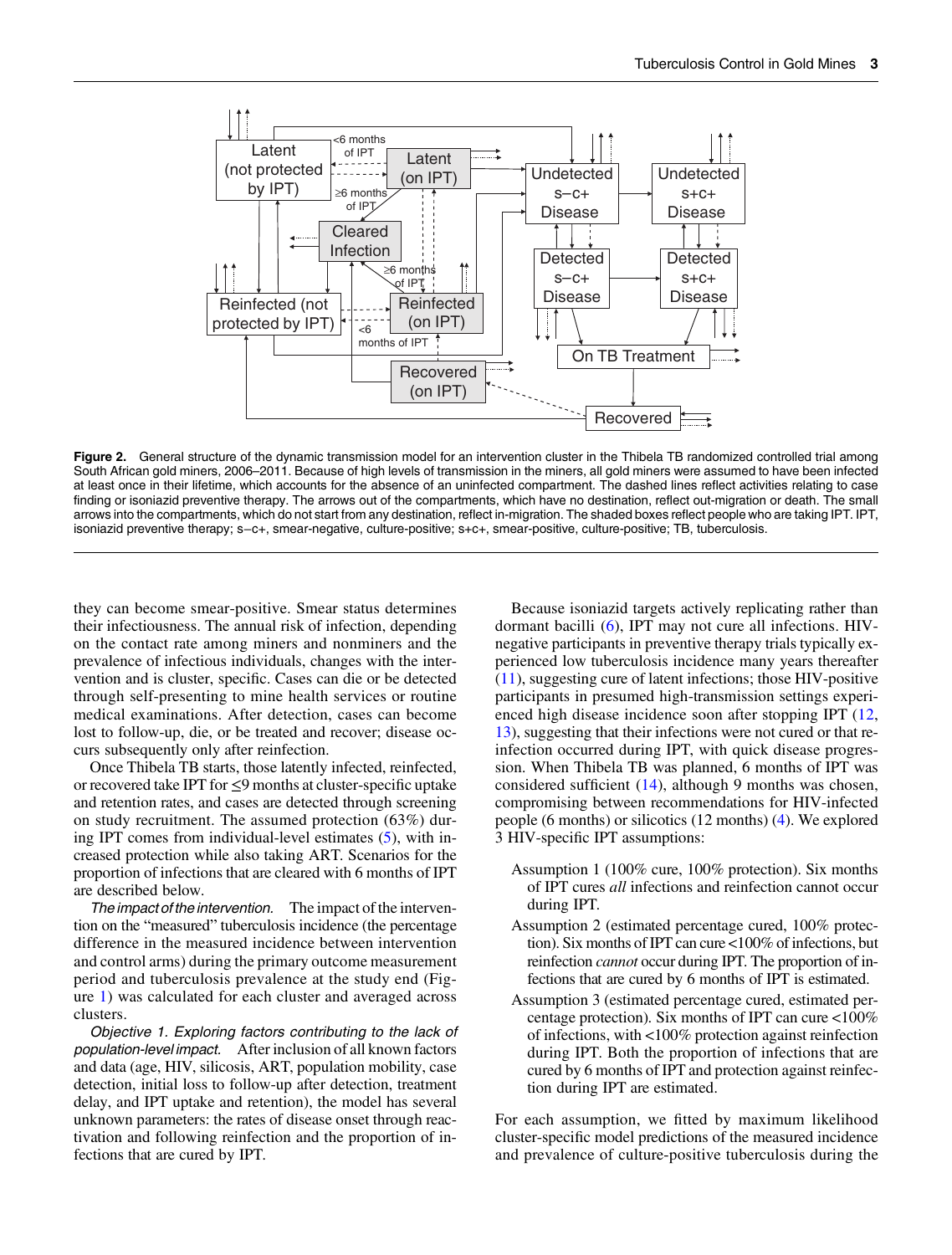<span id="page-3-0"></span>

Figure 3. Some of the key data used to parameterize the model describing the Thibela TB randomized controlled trial among South African gold miners, 2006–2011. A) Proportion of miners in the baseline and final prevalence surveys that reported ever taking ART; B) proportion of smearpositive and smear-negative miners who had not started TB treatment at different times since detection, according to mining company; C) monthly rates of in- and out-migration. Bars (in part A), 95% confidence interval. ART, antiretroviral therapy; TB, tuberculosis.

primary outcome measurement period and final prevalence survey, respectively (each from 1 time point) for the age groups  $\leq 40$  and  $\geq 40$  years to observed data, to estimate the unknown parameters ([Web Appendix 3; Web Table 8\)](http://aje.oxfordjournals.org/lookup/suppl/doi:10.1093/aje/kwu320/-/DC1). These were used to calculate the best-fitting impact, generating a 95% confidence interval using bootstrapping [\(Web Appendix](http://aje.oxfordjournals.org/lookup/suppl/doi:10.1093/aje/kwu320/-/DC1) [3; Web Figures 8 and 9\)](http://aje.oxfordjournals.org/lookup/suppl/doi:10.1093/aje/kwu320/-/DC1). This fitting used base-case model parameter values (Table [1](#page-4-0)), which, for IPT assumption 1, facilitate exploring whether factors (IPT coverage, treatment, etc.) explained the lack of detectable population-level impact. By using model predictions of incidence and prevalence, the fitting accounts for correlations between the two quantities.

The sensitivity of the best-fitting impact to alternative values for the annual risk of infection (10% and 30% per year), HIV prevalence (20%, 35%, and 40%), and prevalence of active tuberculosis among newly employed miners was also explored (differing by  $0\%$ ,  $33\%$ ,  $66\%$ , and  $100\%$  from the final prevalence survey estimates), keeping all other parameters at base-case values. [Web Appendix 3](http://aje.oxfordjournals.org/lookup/suppl/doi:10.1093/aje/kwu320/-/DC1) provides further details.

The parameters estimated through fitting account for the uncertainty in the intervention's observed impact, assuming that all remaining parameters equaled the values measured in the process data. To account for uncertainty in the latter, we used "Bayesian melding"  $(15-18)$  $(15-18)$  $(15-18)$  $(15-18)$  $(15-18)$  to identify the credible range of key IPT-related parameters. The likelihood of the observed incidence and prevalence was computed for 2.28 million sets of randomly drawn parameter values, comprising 40 parameters each (Table [1\)](#page-4-0). Using fewer (1.5 million) parameter combinations gave similar outcomes. We then resampled 20,000 parameter sets by using the likelihood of the observed incidence as the weight and calculated the median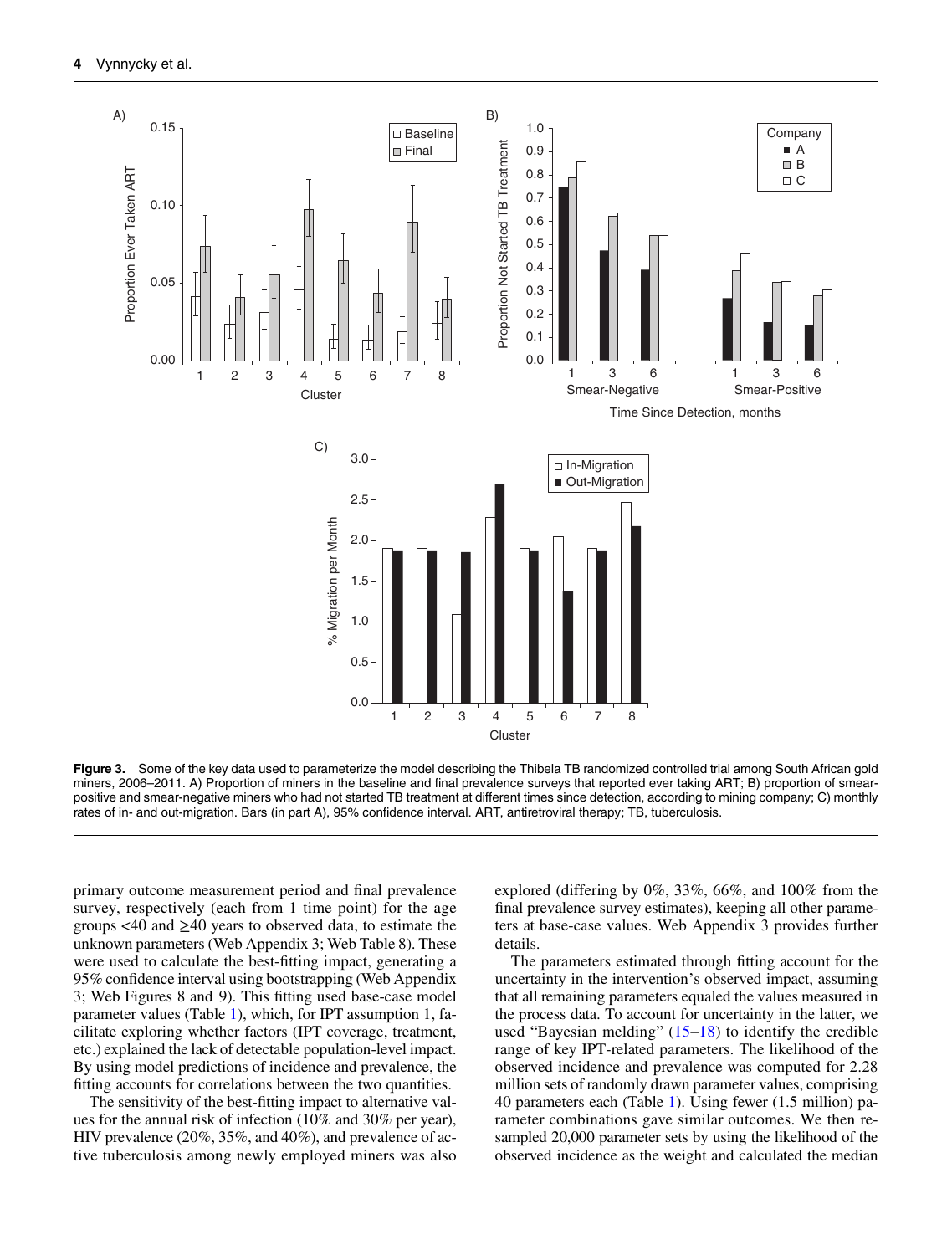Table 1. Summary of the Parameter Values Used in the Base-Case and the Ranges Explored in Sampling Parameter Combinations When Modeling a Cluster Randomized Trial of Mass Tuberculosis Screening Known as "Thibela TB," 2006–2011 Definition Symbol<sup>a</sup> Base-Case Value<sup>b</sup> Range<sup>b,c</sup> Comment<sup>b</sup> Transmission Effective contact rate (average number of individuals effectively contacted  $c_e$  Adjusted to give an annual risk of infection averaged across 5-25/year No available data

<span id="page-4-0"></span>

| Transmission                                                                                                                                                                              |                          |                                                                                                                                           |                                                                                                                                    |                                                                                                                                                                                                                                               |  |
|-------------------------------------------------------------------------------------------------------------------------------------------------------------------------------------------|--------------------------|-------------------------------------------------------------------------------------------------------------------------------------------|------------------------------------------------------------------------------------------------------------------------------------|-----------------------------------------------------------------------------------------------------------------------------------------------------------------------------------------------------------------------------------------------|--|
| Effective contact rate (average number $c_e$<br>of individuals effectively contacted<br>by each person per unit of time)                                                                  |                          | Adjusted to give an annual risk 5-25/year<br>of infection averaged across<br>clusters of 20%/year before<br>the start of the intervention |                                                                                                                                    | No available data                                                                                                                                                                                                                             |  |
| Force of infection that is attributable to $\lambda_o$<br>contact with the outside community                                                                                              |                          | $0.29\%$ /year                                                                                                                            | Fixed                                                                                                                              | Based on report by Wood et al. (31) <sup>d</sup>                                                                                                                                                                                              |  |
| Infectiousness of sm-TB cases<br>compared with that of sm+ cases                                                                                                                          | f                        | 22%                                                                                                                                       | Fixed                                                                                                                              | Based on report by Behr et al. (32)                                                                                                                                                                                                           |  |
|                                                                                                                                                                                           |                          | Disease Onset                                                                                                                             |                                                                                                                                    |                                                                                                                                                                                                                                               |  |
| Rate of onset of reactivation disease<br>for HIV- miners without<br>radiologically confirmed silicosis                                                                                    | $a_{n,z-,a,h-}$          | Estimated                                                                                                                                 | $0.0001 - 0.014$ /year                                                                                                             | Based on reports by Vynnycky and<br>Fine (7), Sutherland et al. (33), Clark<br>and Vynnycky (34), and Vynnycky<br>et al. (35) The upper limit was set to<br>ensure biological plausibility with the<br>rate of disease following reinfection. |  |
| Rate of onset of (exogenous) disease $d_{x,z-,a,h-}$ (0) Estimated<br>in the first year after reinfection                                                                                 |                          |                                                                                                                                           | $0.01 - 0.11$ /year                                                                                                                | Based on reports by Vynnycky and<br>Fine (7), Sutherland et al. (33), Clark<br>and Vynnycky (34), and Vynnycky<br>et al. (35).                                                                                                                |  |
| Proportion of miners of age a that have $p_{si,a}$<br>radiologically confirmed silicosis                                                                                                  |                          | Varies by age and between<br>clusters: $\leq$ 1% (<40 years of<br>age); $2\% - 10\%$ ( $\geq 40$ years<br>of age)                         | Fixed                                                                                                                              | Based on baseline prevalence survey <sup>d,e</sup>                                                                                                                                                                                            |  |
| Relative risk of developing TB among $\rho_{si,h}$<br>miners with radiologically confirmed<br>silicosis, compared with that among<br>miners without radiologically<br>confirmed silicosis |                          | $HIV - 2.6$<br>$HIV + 4.1$                                                                                                                | $1 - 6.5$<br>$2.4 - 7.1$                                                                                                           | Based on report by Corbett et al. (36). For<br>biological plausibility, the selected<br>value for the relative risk for HIV+ was<br>higher than that for HIV-.                                                                                |  |
| Rate at which sm- cases become<br>$sm+$                                                                                                                                                   | $O_{S+,h}$               | $HIV-: 0.6\%$ /week<br>HIV+: 1.78%/week                                                                                                   | 0.3%-0.9%/week<br>0.89%-2.7%/week                                                                                                  | Based on data from the report<br>by Corbett et al. $(37)^{0.1}$                                                                                                                                                                               |  |
|                                                                                                                                                                                           |                          | HIV and ART                                                                                                                               |                                                                                                                                    |                                                                                                                                                                                                                                               |  |
| HIV prevalence in the workforce                                                                                                                                                           | $h_{+}$                  | 0.3<br>Varies between clusters.                                                                                                           | $0.2 - 0.45$<br>Fixed                                                                                                              | Based on the report by Lewis et al. (38)<br>Calculated from observed data. Refer                                                                                                                                                              |  |
| ART coverage among miners with a<br>CD4 count of <200 cells/mL at time t                                                                                                                  | $g_{\text{ART},<200}(t)$ | Increases from 0 in 2003 to<br>50%-100% by 2008                                                                                           |                                                                                                                                    | to Figure 3A <sup>a,g</sup>                                                                                                                                                                                                                   |  |
| Protection provided by ART against<br>TB disease among those not on IPT                                                                                                                   | $TT_{z-,ART+}$           | 65%                                                                                                                                       | 48%-83%                                                                                                                            | Based on the report by Suthar et al. (39) <sup>d,h</sup>                                                                                                                                                                                      |  |
| Factor by which the rate of disease<br>onset among those with a CD4+ cell<br>count in the range $c_i - c_{i+1}$ cells/ $\mu$ L<br>differs from that among HIV-<br>individuals             | $\rho_{h,c_i-c_{i+1}}$   | CD4 < 200: 17<br>CD4 > 200: 6                                                                                                             | $8.5 - 25.5$<br>$2.9 - 8.8$                                                                                                        | Consistent with estimates in the report by<br>Williams et al. (40). The value for those<br>with a CD4 count of <200 cells/mL was<br>constrained to be at least as high as<br>that for miners with a CD4 count of<br>$\geq$ 200 cells/mL       |  |
| Proportion of HIV+ miners who have a $p_{h,c_i-c_{i+1}}$<br>CD4+ count in the range $c_i - c_{i+1}$                                                                                       |                          | CD4 <200: 0.25<br>CD4 ≥200: 0.75                                                                                                          | Fixed                                                                                                                              | Consistent with data in reports by Williams<br>et al. $(40, 41)^\circ$                                                                                                                                                                        |  |
|                                                                                                                                                                                           |                          | <b>Case Detection</b>                                                                                                                     |                                                                                                                                    |                                                                                                                                                                                                                                               |  |
| Proportion of new employees                                                                                                                                                               | $p_{in,f,s}$             | sm-: company A, 14%;                                                                                                                      | sm-: 0.7%-20%                                                                                                                      | Calculated by using the sensitivity of                                                                                                                                                                                                        |  |
| with TB disease joining the<br>workforce that are detected<br>("found")                                                                                                                   |                          | companies B/C: 1.4%<br>sm+ (both companies): 25%                                                                                          | sm+: 12.5%-37.5%                                                                                                                   | radiographs, proportion of miners<br>followed up, and the sensitivity of the<br>method for subsequent follow-up<br>(culture for company A; smear<br>for company B/C) <sup>b,i</sup>                                                           |  |
| Rate at which cases with smear-status $r_{f,s,h,v}$<br>s are detected (found) through the<br>routine medical examination                                                                  |                          | Company A: sm-, 0.22%/<br>week; sm+, 0.42%/week.<br>Company B/C: sm-, 0.02%/<br>week; sm+, 0.42%/week                                     | Company A: sm-,<br>0.1%-0.3%/week;<br>sm+, 0.2%-0.42%/<br>week.<br>Company B: sm-,<br>0.01%-0.3%/week;<br>sm+, 0.2%-0.42%/<br>week | Calculated by using the sensitivity of<br>radiographs, proportion of miners<br>followed up, and the sensitivity of the<br>method for subsequent follow-up<br>(culture for company A; smear<br>for company $B/C$ ) <sup>b,i</sup>              |  |
| Rate at which sm+ cases are detected $r_{f,s+,h,p}$<br>(found) through passive<br>presentation to the health services                                                                     |                          | $HIV+: 13\%$ /week<br>$HIV-1.6\%$ /week                                                                                                   | 6%-19%/week<br>0.7%-2.3%/week                                                                                                      | Calculated by using data from<br>the report by Corbett et al. (37)b,i                                                                                                                                                                         |  |
| Rate at which sm- cases are detected $r_{f,s-,h,p}$<br>(found) through passive<br>presentation to the health services                                                                     |                          | Company A: HIV-, 0.4%/<br>week, HIV+, 1.2%/week.<br>Company B/C: HIV-, 0.6%/<br>week; HIV+, 1.4%/week                                     | All companies: HIV-,<br>0.2%-0.9%/week;<br>HIV+, 0.6%-2.2%/<br>week                                                                | Calculated by using data from<br>the report by Corbett et al. (37)b,i                                                                                                                                                                         |  |
| <b>Table continues</b>                                                                                                                                                                    |                          |                                                                                                                                           |                                                                                                                                    |                                                                                                                                                                                                                                               |  |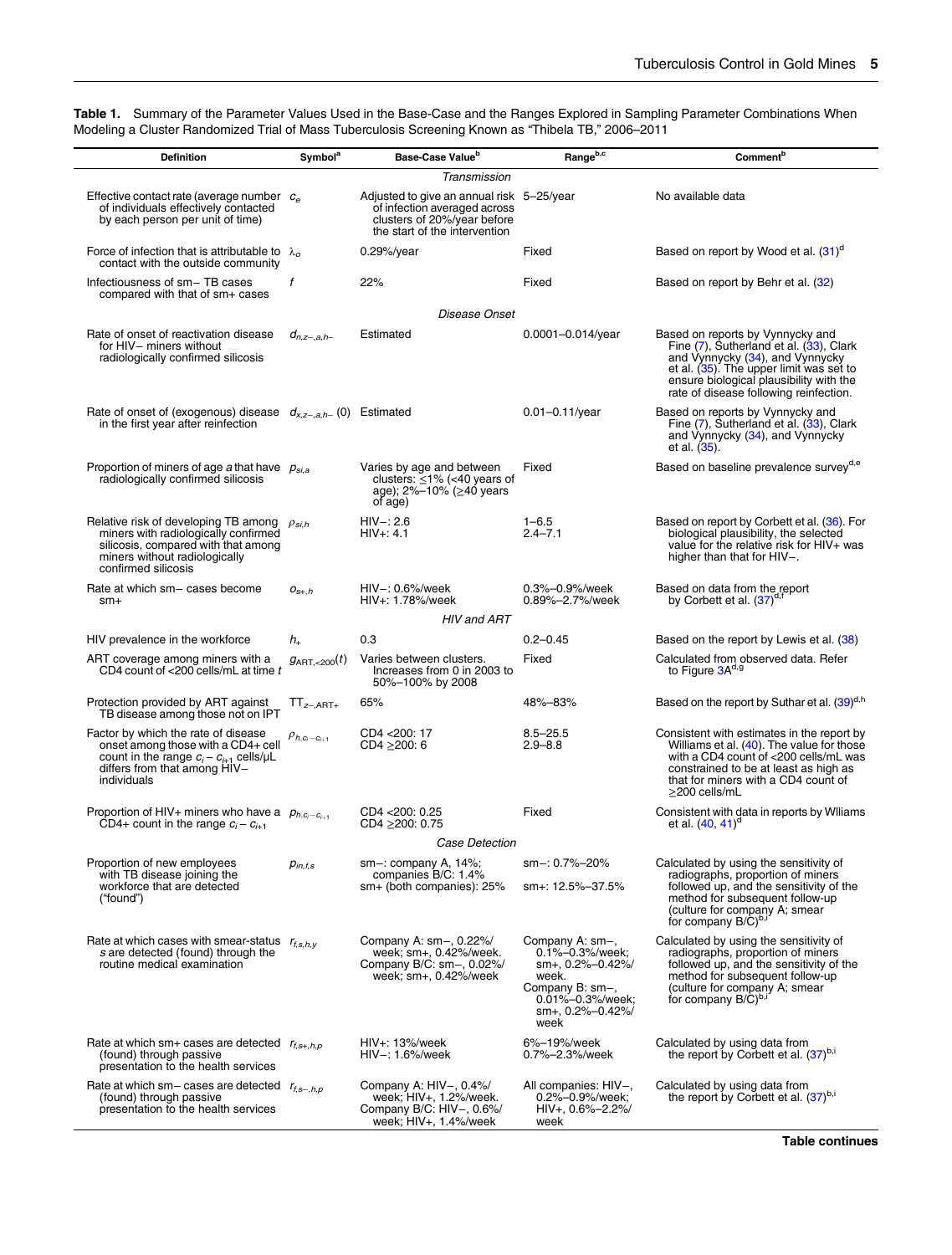## Table 1. Continued

| <b>Definition</b>                                                                                                                   | <b>Symbol<sup>a</sup></b> | Base-Case Value <sup>b</sup>                                                                                | Rangeb,c           | Comment <sup>b</sup>                                                                                                                                                                                                                                                                                                                                                               |
|-------------------------------------------------------------------------------------------------------------------------------------|---------------------------|-------------------------------------------------------------------------------------------------------------|--------------------|------------------------------------------------------------------------------------------------------------------------------------------------------------------------------------------------------------------------------------------------------------------------------------------------------------------------------------------------------------------------------------|
|                                                                                                                                     |                           | Treatment                                                                                                   |                    |                                                                                                                                                                                                                                                                                                                                                                                    |
| Rate at which TB cases with smear $T_s(s_t)$<br>status s who have been detected<br>(found) for duration $s_t$ start<br>TB treatment |                           | Refer to Figure 3B                                                                                          | Fixed              | Based on observed data;<br>depends on mining company <sup>d,j</sup>                                                                                                                                                                                                                                                                                                                |
| Duration of TB (disease) treatment $T_{\tau_{\text{max}}}$                                                                          |                           | 6 months                                                                                                    | Fixed              | Based on observed data. Note that in<br>reality, cases who have previously<br>experienced TB and cases with<br>multiple drug resistance are treated<br>for 8 months and 2 years,<br>respectively. However, such cases<br>make up a small proportion of all TB<br>cases (10% and 2%-2.5%,<br>respectively, based on observed<br>data in the report by van Halsema<br>et al. $(2)$ ) |
|                                                                                                                                     |                           | Intervention                                                                                                |                    |                                                                                                                                                                                                                                                                                                                                                                                    |
| Rate at which individuals of age a $i_{z+a}(t)$<br>start IPT                                                                        |                           | Varies between clusters.<br>with the peak proportion<br>on IPT reaching<br>between 10% and 70% <sup>k</sup> | Fixed              | Based on observed data. Differs<br>between clusters and changes<br>over time <sup>d,k,l</sup>                                                                                                                                                                                                                                                                                      |
| Rate at which individuals of age $a$ $i_{z=0}(t)$<br>stop taking IPT                                                                |                           | Varies between clusters<br>with the peak proportion<br>on IPT reaching<br>between 10% and 70% <sup>k</sup>  | Fixed              | Based on observed data. Differs<br>between clusters and changes<br>over time <sup>d,k,l</sup>                                                                                                                                                                                                                                                                                      |
| Rate at which cases are detected<br>through the screening carried out<br>on recruitment into Thibela TB                             | q(t)                      | Varies between clusters                                                                                     | Fixed              | Based on observed data. Differs<br>between clusters and changes<br>over time <sup>d</sup>                                                                                                                                                                                                                                                                                          |
| Protection against disease<br>provided by IPT for those not<br>on ART                                                               | $TT_{d, z+ART-}$ 63%      |                                                                                                             | 25%-81%            | Based on the analyses of<br>individual-level data in Thibela TB in<br>the report by Churchyard et al. (5)                                                                                                                                                                                                                                                                          |
| Protection against disease<br>provided by IPT for those on ART                                                                      | $TT_{d, z+, ART+}$ 82.5%  |                                                                                                             | 41%-83%            | Calculated by assuming that IPT<br>provides an additional 50%<br>protection to that provided by ART.<br>Consistent with reports by<br>Samandan et al. (13), Rangaka<br>et al. (42), and Golub et al. (43, 44)                                                                                                                                                                      |
| Proportion of infections that are<br>cured ( <i>i.e.</i> , so that reactivation<br>cannot occur) as a result of<br>6 months of IPT  | $p_{z_c,h}$               | 100% for IPT assumption 1<br>Estimated (IPT<br>assumptions 2 and 3)                                         | 0%-100%<br>0%-100% | For biological plausibility, the values<br>for HIV- were constrained to be at<br>least as high as those for HIV+.                                                                                                                                                                                                                                                                  |
| Protection provided against<br>reinfection for individuals while<br>they are on IPT                                                 | $Z_{r,h}$                 | 100% for IPT assumptions 1 0%-100%<br>and 2<br><b>Estimated (IPT</b>                                        | 0%-100%            | No available data                                                                                                                                                                                                                                                                                                                                                                  |
|                                                                                                                                     |                           | assumption 3)                                                                                               |                    |                                                                                                                                                                                                                                                                                                                                                                                    |
| Minimum duration of IPT required in $T_{z_{min}}$<br>order to cure infection                                                        |                           | 6 months                                                                                                    | Fixed              | Consistent with the report by<br>Comstock (14)                                                                                                                                                                                                                                                                                                                                     |
| Maximum duration of IPT                                                                                                             | $T_{Z_{\text{max}}}$      | 9 months                                                                                                    | Fixed              | Determined by Thibela TB                                                                                                                                                                                                                                                                                                                                                           |

Table continues

and 95% credible range of the IPT-related parameters and the impact on the incidence and prevalence. Taking additional samples did not affect the outcomes. The resampling was repeated by using the likelihood of the prevalence data as the weight.

In subsequent analyses, the base-case parameters, IPT assumptions, and best-fitting parameters leading to the smallest impact on the measured incidence and prevalence were used.

Objective 2. The best-achievable impact of Thibela TB. The best-achievable impact of Thibela TB was estimated by running the model for base-case and best-fitting parameter values ( from objective 1), after changing implementation variables (initial loss to follow-up and treatment delay

following diagnosis, the sensitivity of screening on enrollment, and IPT uptake and retention) both individually and concurrently to optimized levels (Table [2;](#page-7-0) [Web Appendix](http://aje.oxfordjournals.org/lookup/suppl/doi:10.1093/aje/kwu320/-/DC1) [4; Web Tables 9 and 10\)](http://aje.oxfordjournals.org/lookup/suppl/doi:10.1093/aje/kwu320/-/DC1).

Objective 3. What might control tuberculosis in gold mines? Interventions implemented individually. Using the model calibrated to trial results in objective 1, we simulated the impact of additional interventions, besides reduced initial loss to follow-up and treatment delay (Table [2\)](#page-7-0). These were as follows: 1) preventive treatment with isoniazid or a curative regimen; 2) ART scale-up; and 3) improved diagnosis by using Xpert MTB/RIF introduced into the intervention clusters in 2008 (first year of the primary measurement period) in the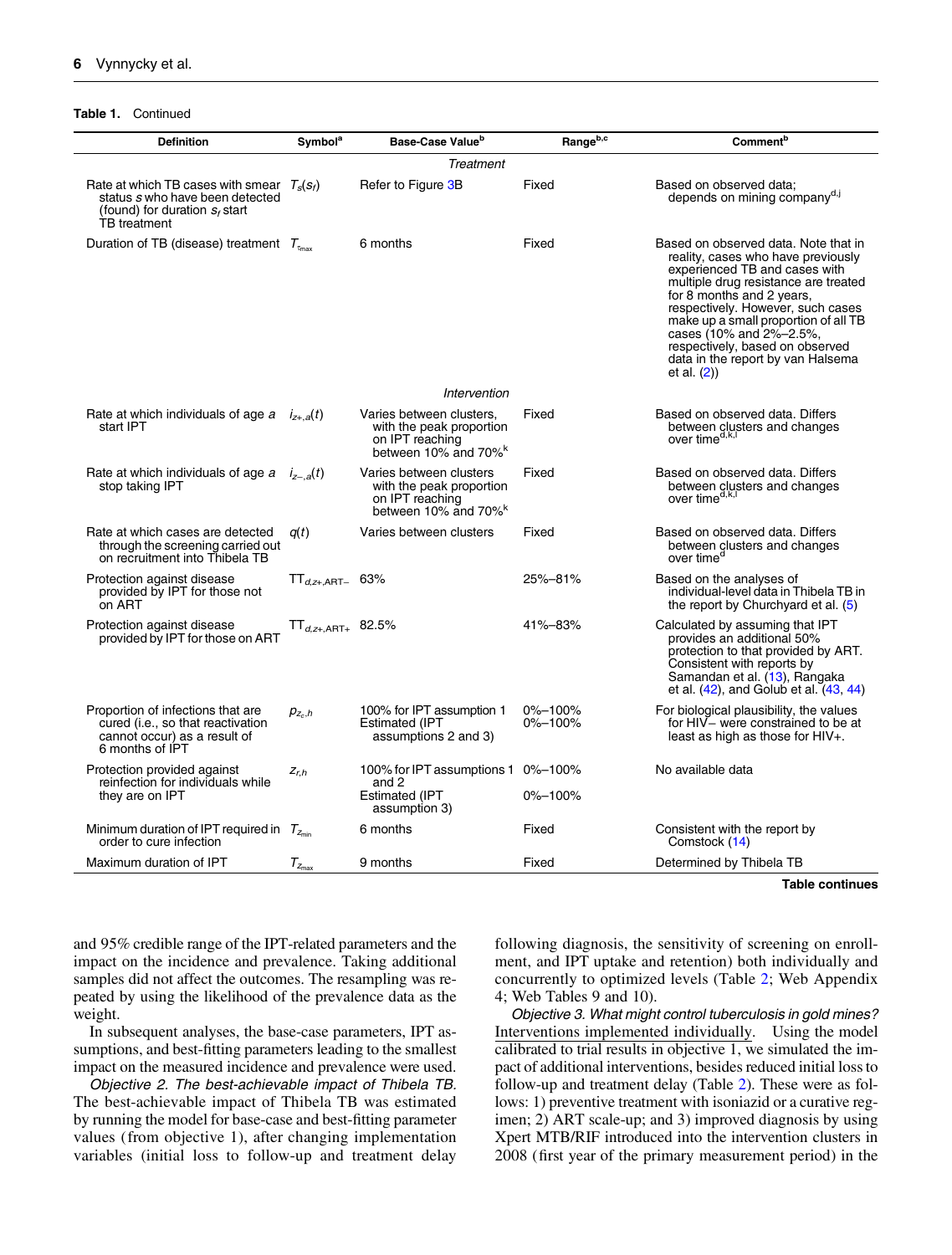#### Table 1. Continued

| <b>Definition</b>                                                                                                                                                       | <b>Symbol<sup>a</sup></b> | Base-Case Value <sup>b</sup>                                                                        | Range <sup>b,c</sup>                                                                                                   | Comment <sup>b</sup>                                       |  |
|-------------------------------------------------------------------------------------------------------------------------------------------------------------------------|---------------------------|-----------------------------------------------------------------------------------------------------|------------------------------------------------------------------------------------------------------------------------|------------------------------------------------------------|--|
| <b>Mortality and Migration</b>                                                                                                                                          |                           |                                                                                                     |                                                                                                                        |                                                            |  |
| Average mortality rate among TB<br>cases before they start TB treatment                                                                                                 | $\mu_{s,h,tr-}$           | $HIV -: sm -, 0.2% / month;$<br>$sm+$ , 1%/month.<br>$HIV+$ (both sm+ and<br>$sm-$ : 5%/month       | $HIV -: sm -, 0.1% -0.3%$<br>month; sm+: 0.5%-<br>$1.5\%$ /month.<br>$HIV+$ (both sm+ and<br>sm-): 2.5%-7.5%/<br>month | Consistent with the report by Tiemersma<br>et al. $(45)^d$ |  |
| Average mortality rate among TB cases<br>while they are on TB treatment                                                                                                 | $\mu_{h,tr+}$             | $HIV - 0.13\%$ /month; $HIV + 1$<br>$1.3\%$ /month                                                  | $HIV - 0.06\% - 0.19\%$<br>month; $HIV+: 0.6%$ -<br>$1.9\%$ /month                                                     | Consistent with the report by Churchyard<br>et al. (46)    |  |
| Average rate at which miners who are $m_{tr-a}$<br>not on TB treatment leave the<br>workforce because of out-migration<br>or non-TB-related death                       |                           | Varies by age between<br>clusters: 2%-4%/month<br>(<30 years); 1%–2%/month<br>$(≥30 \text{ years})$ | Fixed                                                                                                                  | Based on human resources datad,m                           |  |
| Average rate at which miners who are $m_{t+1}$<br>on TB treatment leave the workforce<br>because of out-migration or<br>non-TB-related death                            |                           | Varies between clusters in the Fixed<br>range of 2%-7%/month                                        |                                                                                                                        | Based on human resources datad,m                           |  |
| Factor by which the prevalence of TB<br>among new mining employees<br>differs from that in the final<br>prevalence survey (after adjustment<br>for the observed impact) | $p_{in}$                  | 1.0                                                                                                 | $0.3 - 1.5$                                                                                                            | No data available                                          |  |

Abbreviations: ART, antiretroviral therapy; HIV− and HIV+, human immunodeficiency virus-negative and -positive, respectively; IPT, isoniazid preventive therapy; sm– and sm+, smear-negative and smear-positive, respectively

a Several of the symbols have subscripts h, z-, z+, or a. h refers to HIV status (which can be positive or negative); z- and z+ refer to those not on IPT and on

IPT, respectively; a refers to the age group.<br><sup>b</sup> The 3 mining companies are denoted by "A," "B," and "C."<br><sup>c</sup> The parameters were sampled from the uniform distribution. Unless otherwise stated, the base-case values and ra upper and lower limits of the ranges were taken to be 50% and -50% of the base-case value, unless confidence limits were available or the values were constrained for consistency with other parameter values.<br>d [Web Appendix 2](http://aje.oxfordjournals.org/lookup/suppl/doi:10.1093/aje/kwu320/-/DC1).<br>e [Web Figure 2](http://aje.oxfordjournals.org/lookup/suppl/doi:10.1093/aje/kwu320/-/DC1).<br>f Web Figure 3.

<sup>g</sup> [Web Figure 4](http://aje.oxfordjournals.org/lookup/suppl/doi:10.1093/aje/kwu320/-/DC1).<br><sup>h</sup> [Web Table 2.](http://aje.oxfordjournals.org/lookup/suppl/doi:10.1093/aje/kwu320/-/DC1)

[Web Table 3.](http://aje.oxfordjournals.org/lookup/suppl/doi:10.1093/aje/kwu320/-/DC1)

<sup>j</sup> [Web Tables 4 and 5.](http://aje.oxfordjournals.org/lookup/suppl/doi:10.1093/aje/kwu320/-/DC1)<br><sup>k</sup> [Web Figure 1](http://aje.oxfordjournals.org/lookup/suppl/doi:10.1093/aje/kwu320/-/DC1).

- 
- <sup>l</sup> [Web Figures 5 and 6](http://aje.oxfordjournals.org/lookup/suppl/doi:10.1093/aje/kwu320/-/DC1). m<br>m [Web Figure 7](http://aje.oxfordjournals.org/lookup/suppl/doi:10.1093/aje/kwu320/-/DC1).

model, after removing the Thibela TB intervention [\(Web Ap](http://aje.oxfordjournals.org/lookup/suppl/doi:10.1093/aje/kwu320/-/DC1)[pendix 4; Web Table 10](http://aje.oxfordjournals.org/lookup/suppl/doi:10.1093/aje/kwu320/-/DC1)). The annual true culture-positive tuberculosis incidence (measurable by detecting all cases immediately after disease onset), averaged across the intervention clusters, was calculated until 2017 and compared with that in the control condition.

The population attributable fraction for silicosis. The population attributable fraction for silicosis was calculated to determine potential reductions in true tuberculosis incidence achievable by dust control [\(19\)](#page-12-0) ([Web Appendix 4;](http://aje.oxfordjournals.org/lookup/suppl/doi:10.1093/aje/kwu320/-/DC1) [Web Table 11](http://aje.oxfordjournals.org/lookup/suppl/doi:10.1093/aje/kwu320/-/DC1)).

The combined impact of 4 multiple interventions. The combined impact of the following 4 multiple interventions was estimated by using the model (Table [2](#page-7-0)):

- 1. Reduced initial loss to follow-up and treatment delay.
- 2. Xpert MTB/RIF is the first test used at routine medical examinations for new mining employees and diagnosis.
- 3. Increased ART coverage, reaching 80% of all HIV-positive workers by 2009.
- 4. ART recipients receive IPT continuously.

#### RESULTS

## Objective 1. Exploring factors contributing to the lack of population-level impact

After incorporating all known data and factors (migration, ART uptake, silicosis, IPT uptake and retention, treatment delay, and initial loss to follow-up) and fitting to the observed outcomes, we found that the model based on IPT assumptions 1 (100% cure, 100% protection) fitted the data poorly. The best-fitting impact of 24.5% (95% CI: 24.2, 25.0) and 17.8% (95% CI: 15.0, 21.0) on the measured incidence for IPT assumptions 1 and 2, respectively, exceeded that observed but was inside the latter's 95% confidence interval (−48, 27) (Figure [4](#page-8-0)A). Findings for the best-fitting impact on prevalence were similar. [Web Appendix 5, Web Table 12,](http://aje.oxfordjournals.org/lookup/suppl/doi:10.1093/aje/kwu320/-/DC1) [and Web Figures 10](http://aje.oxfordjournals.org/lookup/suppl/doi:10.1093/aje/kwu320/-/DC1)–14 include further details.

IPT assumption 3 (estimated percentage cured, estimated percentage protected) led to the lowest overall impact of 11.2% (95% CI: 10.7, 15.6) and 7.3% (95% CI: 6.7, 13.9) on the measured incidence and prevalence, respectively (Figure [4\)](#page-8-0). For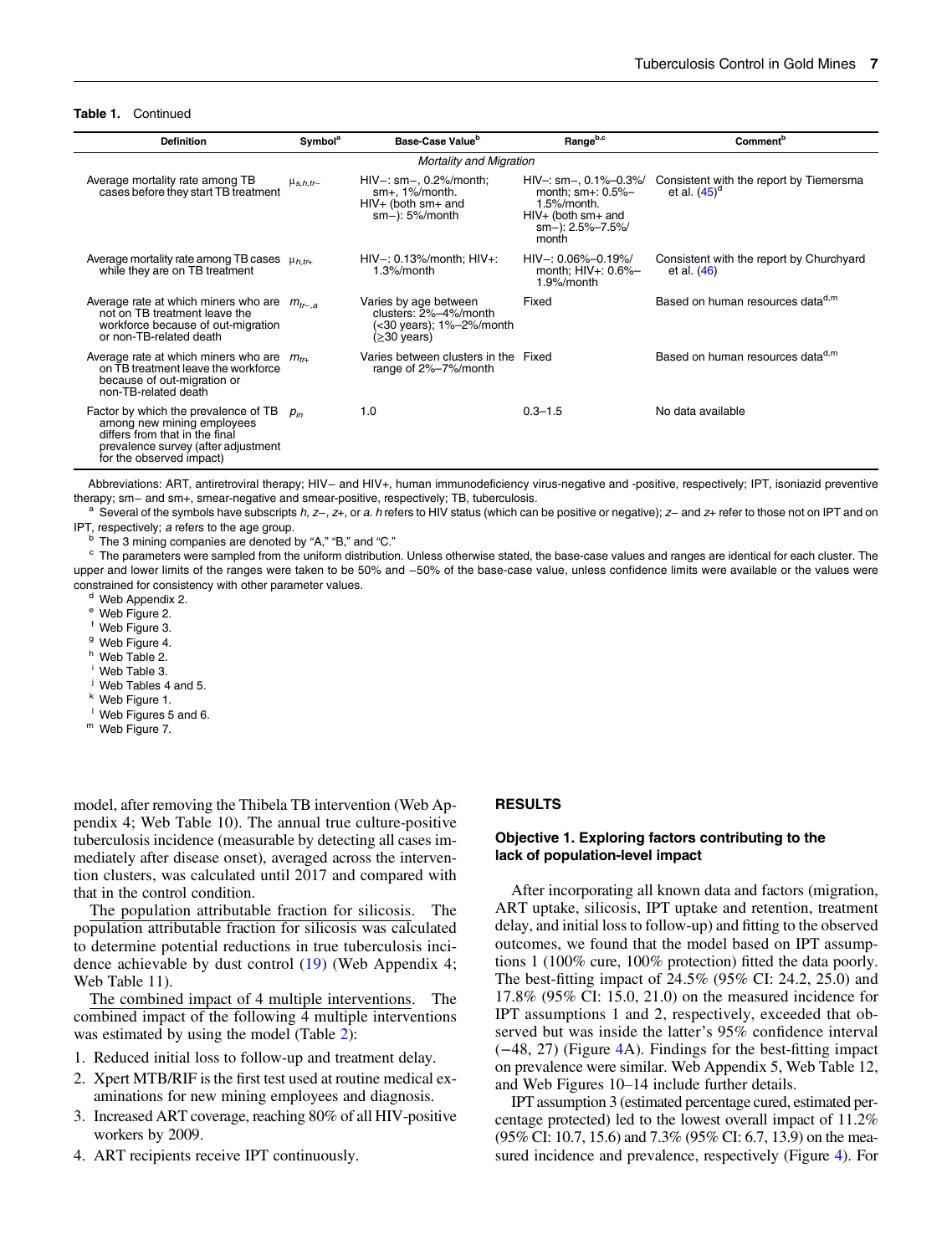j.

 $\overline{a}$ 

|                                                                      |                                                                                                                                                                                                                                                                                                                                                                                                                                                                                        | <b>Explored Value</b>                                                                                                                                                                                                                                                                                |                                                                                                                                                                                                                                                                                                                                                                                                                                                                                                                                                                                                                                                                                                                                                                                                                                       |  |  |
|----------------------------------------------------------------------|----------------------------------------------------------------------------------------------------------------------------------------------------------------------------------------------------------------------------------------------------------------------------------------------------------------------------------------------------------------------------------------------------------------------------------------------------------------------------------------|------------------------------------------------------------------------------------------------------------------------------------------------------------------------------------------------------------------------------------------------------------------------------------------------------|---------------------------------------------------------------------------------------------------------------------------------------------------------------------------------------------------------------------------------------------------------------------------------------------------------------------------------------------------------------------------------------------------------------------------------------------------------------------------------------------------------------------------------------------------------------------------------------------------------------------------------------------------------------------------------------------------------------------------------------------------------------------------------------------------------------------------------------|--|--|
| Factor                                                               | <b>Value Based on Empirical Data</b><br><b>From the Trial</b>                                                                                                                                                                                                                                                                                                                                                                                                                          | <b>Objective 2 (The Best Achievable</b><br>Impact in Thibela TB)                                                                                                                                                                                                                                     | <b>Objective 3 (What Might Control TB</b><br>in Gold Mines)                                                                                                                                                                                                                                                                                                                                                                                                                                                                                                                                                                                                                                                                                                                                                                           |  |  |
| Initial loss to<br>follow-up                                         | sm+: 25%-40%; sm-: 50%-60%                                                                                                                                                                                                                                                                                                                                                                                                                                                             | 5%                                                                                                                                                                                                                                                                                                   | As for objective 2                                                                                                                                                                                                                                                                                                                                                                                                                                                                                                                                                                                                                                                                                                                                                                                                                    |  |  |
| delay after<br>detection                                             | Average treatment sm-: 7-9 weeks (45%-60% within<br>3 months); sm+: 3-4 weeks<br>$(55\% - 75\%$ within 1 month)                                                                                                                                                                                                                                                                                                                                                                        | $sm -: 3$ weeks (90% within<br>3 months);<br>sm+: 2 weeks (90% within<br>1 month) $^{a,b}$                                                                                                                                                                                                           | Without Xpert MTB/RIF: as for objective 2; with<br>Xpert MTB/RIF: 2 weeks for both sm+ and<br>$\sin^{-a,b}$                                                                                                                                                                                                                                                                                                                                                                                                                                                                                                                                                                                                                                                                                                                           |  |  |
| Sensitivity of case<br>screening on<br>enrollment into<br>Thibela TB | 50% on average                                                                                                                                                                                                                                                                                                                                                                                                                                                                         | $\sim$ 100% (potentially achievable if<br>culture had been used instead<br>of smear for suspected TB at<br>the initial screen)                                                                                                                                                                       | Not applicable                                                                                                                                                                                                                                                                                                                                                                                                                                                                                                                                                                                                                                                                                                                                                                                                                        |  |  |
| Preventive<br>treatment                                              | 9 months of IPT is provided for all<br>individuals at observed levels of<br>coverage and retention (refer to<br>Web Figure 1 for the proportion<br>on IPT achieved during the trial).                                                                                                                                                                                                                                                                                                  | 9 months of IPT is provided for all<br>individuals, but 1) uptake and/<br>or 2) retention equals that in the<br>best-performing cluster in<br>Thibela TB. With both<br>optimized, the proportion on<br>IPT equals that for cluster 7<br>(70%-80% of the cluster on IPT)<br>at the peak) <sup>c</sup> | 1) Mass community-wide IPT: 9 months of IPT<br>is provided for all individuals, with coverage<br>and retention equaling those in the best-<br>performing cluster (cluster 7) in Thibela TB.<br>The proportion of infections that are cured<br>and the protection provided against<br>reinfection equal those associated with the<br>greatest impact in objective 1.                                                                                                                                                                                                                                                                                                                                                                                                                                                                   |  |  |
|                                                                      |                                                                                                                                                                                                                                                                                                                                                                                                                                                                                        |                                                                                                                                                                                                                                                                                                      | 2) Continuous IPT for 50% of the population:<br>9 months of IPT is provided as directly above,<br>with those still taking IPT 9 months after<br>starting it ( $\sim$ 50% of the population)<br>continuing to do so, along with 50% of new<br>mining employees <sup>8</sup>                                                                                                                                                                                                                                                                                                                                                                                                                                                                                                                                                            |  |  |
|                                                                      |                                                                                                                                                                                                                                                                                                                                                                                                                                                                                        |                                                                                                                                                                                                                                                                                                      | 3) 3-month curing regimen: isoniazid and<br>rifapentine, similar to that described in<br>the report by Sterling et al. $(47)$ provided<br>as directly above. Infections are considered<br>to be cured after completing the regimen,<br>and recipients experience 100%<br>protection against reinfection during the<br>regimen. <sup>a</sup>                                                                                                                                                                                                                                                                                                                                                                                                                                                                                           |  |  |
| ART coverage                                                         | 0% in 2003, increasing to $\sim$ 70%<br>among those with a CD4 count of<br><200 cells/mL by $2013^{\text{d,e}}$                                                                                                                                                                                                                                                                                                                                                                        | No change                                                                                                                                                                                                                                                                                            | Increased from the levels in 2008 to reach 80%<br>by 2009 among those eligible, defined for<br>3 criteria: those with a CD4 count of<br><350 cells/mL, <500 cells/mL, or all HIV-<br>positives <sup>a</sup>                                                                                                                                                                                                                                                                                                                                                                                                                                                                                                                                                                                                                           |  |  |
| TB disease<br>detection and<br>diagnosis                             | All miners at their routine medical<br>examination (approximately<br>every 1.5 years) and new mining<br>employees are screened using<br>radiographs. Those with<br>suspected TB are investigated by<br>using either culture (company A)<br>or with culture for those with<br>previous TB and smear otherwise<br>(companies B/C).Cases<br>presenting passively are<br>investigated with culture<br>(company A) or with smear and/<br>or radiological/clinical signs<br>(companies B/C). | No change                                                                                                                                                                                                                                                                                            | Sensitivity of Xpert MTB/RIF is assumed to be<br>55% and 97% for sm- and sm+ TB disease.<br>respectively; refer to the report by Dorman<br>et al. (48).<br>1) Screen with radiographs and diagnose<br>suspects with Xpert MTB/RIF. Radiographs<br>are used to screen miners presenting at the<br>routine medical examination or when joining<br>the workforce, in the same way that they are<br>used in current practice (and therefore with<br>the same sensitivity), but Xpert MTB/RIF is<br>used to diagnose suspected TB both in the<br>routine medical examination and on passive<br>presentation. <sup>a</sup><br>2) Screen and diagnose with Xpert MTB/RIF.<br>Xpert MTB/RIF is used to screen and<br>diagnose cases in the routine medical<br>examination, when joining the workforce,<br>and for miners who self-present.a,f |  |  |

<span id="page-7-0"></span>Table 2. Summary of Changes Made to Individual Factors When Estimating the Maximum Achievable Impact of Thibela TB (Objective 2) or What Might Control Tuberculosis in the Mines (Objective 3)

Abbreviations: ART, antiretroviral therapy; HIV, human immunodeficiency virus; IPT, isoniazid preventive therapy; sm− and sm+, smear-negative and smear-positive, respectively; TB, tuberculosis. <sup>a</sup> [Web Appendix 4](http://aje.oxfordjournals.org/lookup/suppl/doi:10.1093/aje/kwu320/-/DC1).

b [Web Table 9.](http://aje.oxfordjournals.org/lookup/suppl/doi:10.1093/aje/kwu320/-/DC1)<br>
c Web Figure 1.

 $d$  [Web Appendix 2](http://aje.oxfordjournals.org/lookup/suppl/doi:10.1093/aje/kwu320/-/DC1).

<sup>e</sup> [Web Figure 4](http://aje.oxfordjournals.org/lookup/suppl/doi:10.1093/aje/kwu320/-/DC1).

<sup>f</sup> [Web Table 10.](http://aje.oxfordjournals.org/lookup/suppl/doi:10.1093/aje/kwu320/-/DC1)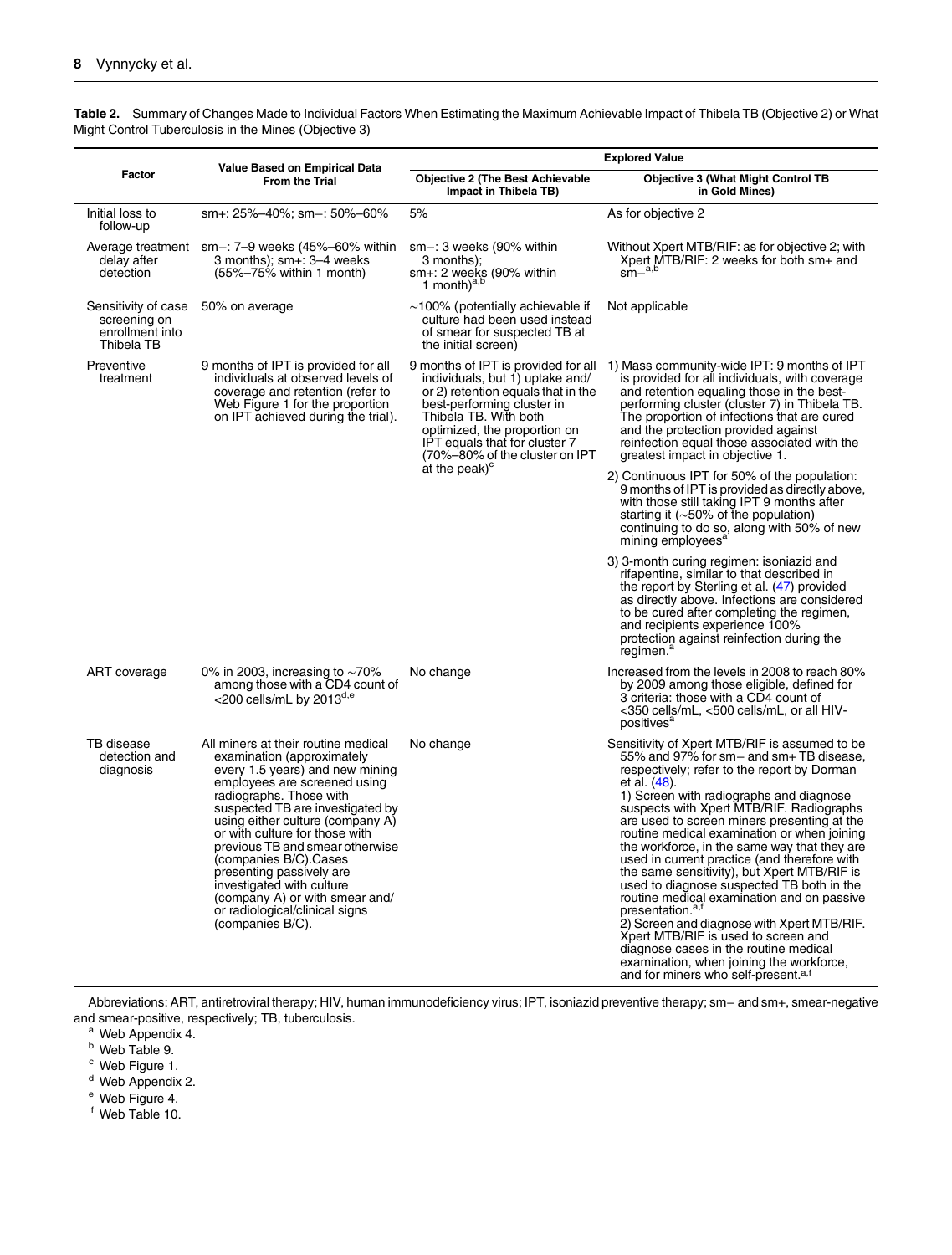<span id="page-8-0"></span>

Figure 4. Summary of the best-fitting impact on the weekly measured tuberculosis disease incidence rate (per 100,000 person-years) during the Thibela TB randomized controlled trial among South African gold miners, 2006–2011. The incidence rate is defined as the incidence that would be observed if it were measured weekly. A) Model predictions obtained by assuming that IPT fully cures all infections and protects against reinfection (IPT assumption 1: 100% cure, 100% protection); B) model is permitted to estimate that 6 months of IPT does not cure all infections and also does not give 100% protection against reinfection during IPT (IPT assumption 3: estimated percentage cured, estimated percentage protection). Note that, for all IPT models, the best-fitting values for the disease rates differed slightly [\(Web Figure 10](http://aje.oxfordjournals.org/lookup/suppl/doi:10.1093/aje/kwu320/-/DC1)), leading to differences in the predicted measured incidence before the introduction of IPT. For each plot, the predicted measured incidence increases in the intervention clusters after the start of the trial because of increased case detection, resulting from screening miners on recruitment into the trial. The cross shows the observed incidence in the intervention arm, aggregated for all intervention clusters; the empty square shows the "observed" incidence in the control arm, taken to equal the incidence in the intervention clusters, divided by 0.98 (the point estimate of the trial impact on incidence). Bars, 95% confidence intervals. IPT, isoniazid preventive therapy; TB, tuberculosis.

HIV-positive individuals, IPT cured a small percentage of infections, that is, 0.01% (95% CI: 0.00, 0.53) and provided little protection against reinfection, that is, 0.12% (95% CI: 0.00, 0.55). These estimates are implicitly averaged across CD4 strata. Insufficient power existed to estimate these values for HIV-negative individuals ([Web Appendix 5; Web Table 12\)](http://aje.oxfordjournals.org/lookup/suppl/doi:10.1093/aje/kwu320/-/DC1).

The best-fitting impact for each model remained similar for each assumed value for the annual risk of infection, HIV prevalence, and tuberculosis prevalence among newly employed miners ([Web Appendix 5; Web Figure 15](http://aje.oxfordjournals.org/lookup/suppl/doi:10.1093/aje/kwu320/-/DC1)).

These findings were consistent across parameter values that were resampled using the likelihood of the incidence as the weight (Figure [5\)](#page-9-0). The percentage of infections that were cured by 6 months of IPT was low for HIV-positive miners (median, 13.5%; 95% credible range, 0.7−66) but in a wide range for those who were HIV-negative (median, 55%; 95% credible range, 10–96), as was the IPT-derived protection against reinfection (median, 25%; 95% credible range, 0.4– 75 for HIV-positive miners). The impact on the measured incidence and prevalence associated with these values was 14% (95% credible range,  $11-17$ ) and 9% (95% credible range, 6– 12), respectively. Using the likelihood of the prevalence data as the weight gave similar findings ([Web Figure 16](http://aje.oxfordjournals.org/lookup/suppl/doi:10.1093/aje/kwu320/-/DC1)).

#### Objective 2. The best-achievable impact of Thibela TB

The additional impact on tuberculosis incidence measured during the primary measurement period achievable by changing individual factors (treatment delay, sensitivity of case screening, or IPT uptake or retention) was  $1\% - 8\%$  for each IPT model ([Web Figures 17 and 18](http://aje.oxfordjournals.org/lookup/suppl/doi:10.1093/aje/kwu320/-/DC1)). Additional 21% and 13% reductions were predicted for IPT assumptions 1 (100% cure, 100% protection) and 3 (estimated percentage cure, estimated percentage protection), respectively, with all factors at their optimal achievable level. These reductions were temporary. The predicted measured incidence 5 years after introducing IPT differed by 5%–15% from the base-case value [\(Web Figure 19](http://aje.oxfordjournals.org/lookup/suppl/doi:10.1093/aje/kwu320/-/DC1)). Additional reductions were predicted only after reducing population mobility to unattainable levels ([Web Figure 19](http://aje.oxfordjournals.org/lookup/suppl/doi:10.1093/aje/kwu320/-/DC1)). These reductions were relatively insensitive to the assumed annual risk of infection, HIV prevalence, and tuberculosis prevalence among new employees [\(Web Figure 20](http://aje.oxfordjournals.org/lookup/suppl/doi:10.1093/aje/kwu320/-/DC1)).

## Objective 3. What might control tuberculosis in gold mines?

Without additional interventions, the average predicted true tuberculosis incidence declined from about 5,000 to 4,000/ 100,000/year during 2008–2017 (Figure [6](#page-10-0)), reflecting increasing ART uptake in some clusters. Reducing initial loss to follow-up to 5% and the average treatment delay to 3 and 2 weeks for all smear-negative and smear-positive cases, respectively, detected by the health services (Table [2](#page-7-0)) reduced this further to  $3,000/100,000$ /year by  $2017$  (Figure  $6A$ ). Implementing interventions individually resulted in <30% reductions in the predicted long-term true incidence compared with that without interventions (Figure [6\)](#page-10-0). The greatest reductions resulted from scaling-up ART to levels in Table [2,](#page-7-0) providing continuous IPT or tuberculosis screening (routine medical examination, new employees, and self-presenting miners) with Xpert MTB/RIF.

Introducing 9 months of IPT or a 3-month curative regimen at the highest achievable coverage, with reduced treatment delay and initial loss to follow-up, led to initial reductions in the predicted true incidence, which reversed, eventually matching that predicted without preventive treatment (Figure [6A](#page-10-0)). The reduction persisted if 50% of miners took IPT continuously, with the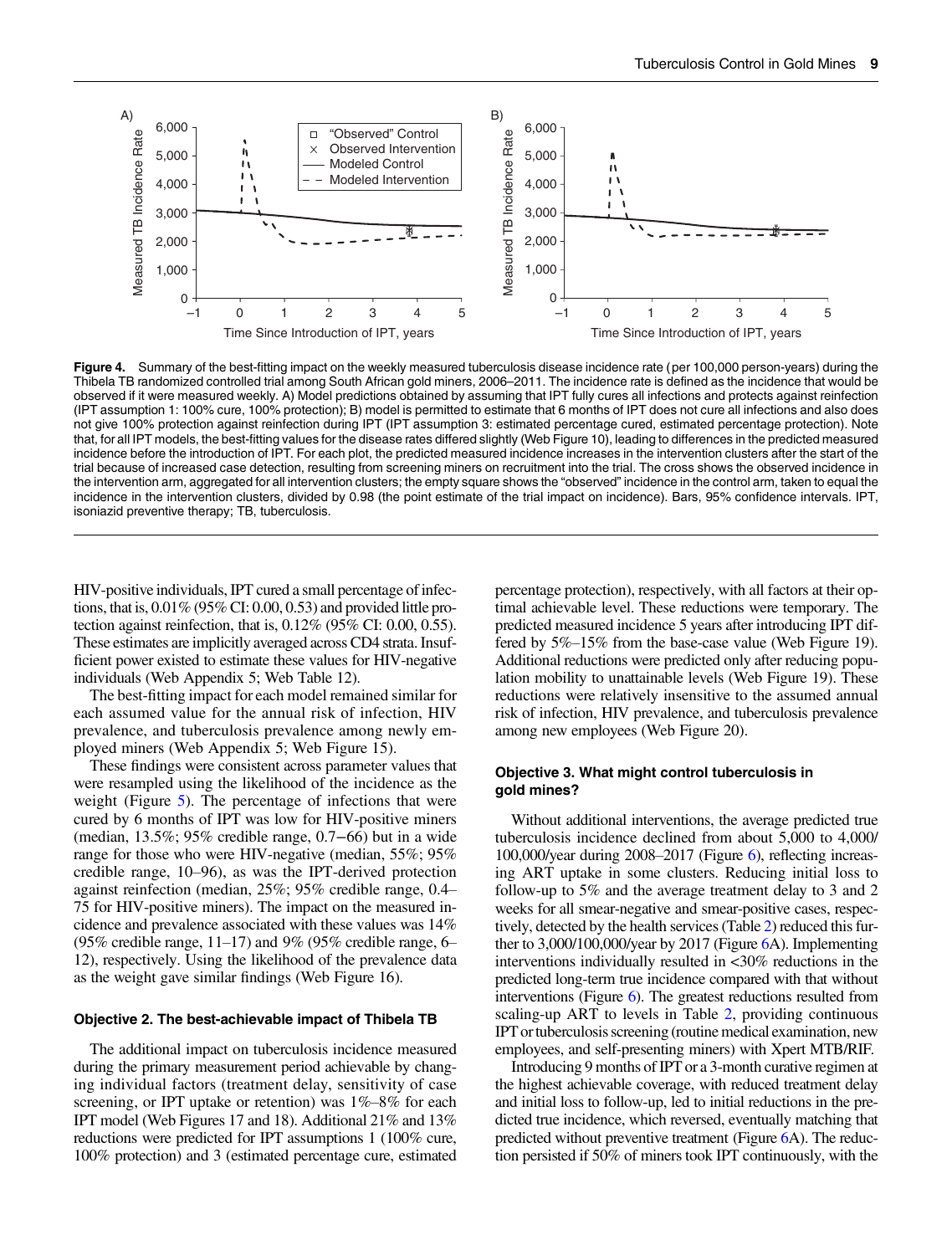<span id="page-9-0"></span>

Figure 5. Results of the Bayesian melding (resampling 20,000 parameter combinations from 2.28 million parameter combinations using the likelihood of the measured incidence as the weight). Box plot of estimates of the proportion of infections that were cured by 6 months of IPT (A), the protection provided by IPT against reinfection (B), and the impact of the intervention (C). The boxes reflect the interquartile range (IR), the "whiskers" extend to 1.5 times the IR, and the points outside this range are represented with filled circles. The resampling process resulted in 2,028 unique parameter combinations. HIV, human immunodeficiency virus; IPT, isoniazid preventive therapy.

true incidence reaching about 40% of that predicted by 2017 by reducing treatment delay and initial loss to follow-up.

Scaling up ART provision to 80% of HIV-positives by 2009 also led to large (30%), sustained reductions in the predicted true incidence (Figure [6B](#page-10-0)), resembling the impact of providing ART to 80% of those with CD4 counts of <500 cells/mL.

As regards interventions relating to detection and diagnosis (Table [2](#page-7-0)), the use of radiographs to screen new employees and those attending routine medical examinations (current practice) and Xpert MTB/RIF to confirm suspected tuberculosis (option 1) was predicted to scarcely affect true tuberculosis incidence, after reducing initial loss to follow-up and treatment delay (Figure [6C](#page-10-0)). Replacing radiographs with Xpert MTB/RIF as the first test for new employees, routine medical examinations and investigation of self-reported symptoms (option 2) led to a 30% reduction in the true incidence predicted by 2017, compared with that without using Xpert MTB/RIF.

For all assumptions about HIV prevalence, <10% of true tuberculosis incidence was attributed to silicosis ([Web Fig](http://aje.oxfordjournals.org/lookup/suppl/doi:10.1093/aje/kwu320/-/DC1)[ure 21](http://aje.oxfordjournals.org/lookup/suppl/doi:10.1093/aje/kwu320/-/DC1)), much less than that attributed to HIV (60%–70%).

The greatest reductions in true incidence were predicted for combined multiple interventions (Figure [6](#page-10-0)D). Increasing ART coverage to 80% of HIV-positives by 2009, reducing treatment delay, and screening with Xpert MTB/RIF led to a 60% reduction predicted by 2017, compared with that without additional interventions. If IPT were also to be provided to ART recipients, the reduction reached 70% and 80% in the overall population and those HIV-positive, respectively ([Web Figure 22](http://aje.oxfordjournals.org/lookup/suppl/doi:10.1093/aje/kwu320/-/DC1)).

## **DISCUSSION**

Our analysis, supported by findings from fitting the basecase model to trial data and sampling >2 million parameter combinations, suggests that a possible explanation for the lack of a detectable population-level impact in Thibela TB

is that IPT cured a small proportion of latent infections, at least among HIV-positive miners. Other contributing factors include suboptimal IPT uptake and retention. The optimized intervention increased impact by only 10%. Tuberculosis control in gold mines requires implementing interventions simultaneously, including health systems improvements reducing treatment delay and initial loss to follow-up, improved diagnostics, scaling-up ART, and providing IPT continuously to HIV-positive workers.

The model used was complex, which is justifiable, given multiple competing hypotheses for why no population-level impact was detected, including suboptimal IPT uptake and retention, as well as high population mobility. To robustly address why this occurred, we found that the model needed to include all known factors at levels supported by the trial's process data. These factors did not fully explain the lack of detectable population-level impact because, after incorporation of both the known data and the assumption that IPT cured all infections, the model fitted the data poorly. The populationlevel impact might have changed little even with optimized implementation. A simpler model than that used here would have excluded some factors and could not determine their contribution to the trial's lack of detectable population-level impact.

Our model did not include drug resistance, which probably contributed little to the study's population-level impact, given the low (<15%) prevalence of isoniazid resistance [\(2](#page-11-0)) and no evidence that IPT's effectiveness is reduced at such levels ([20](#page-12-0), [21\)](#page-12-0). We note that our Bayesian melding analyses suggest that 14% of infections were cured, which would have increased to just 16% (0.14/0.85) by including drug resistance in the model.

Our finding that isoniazid may not cure latent infections is consistent with observations that it targets actively replicating rather than dormant bacilli  $(6)$  $(6)$ . We could not reliably estimate its outcome for HIV-negative workers, given their small contribution to disease incidence and the lack of HIV-specific tuberculosis incidence data. Differences by HIV status probably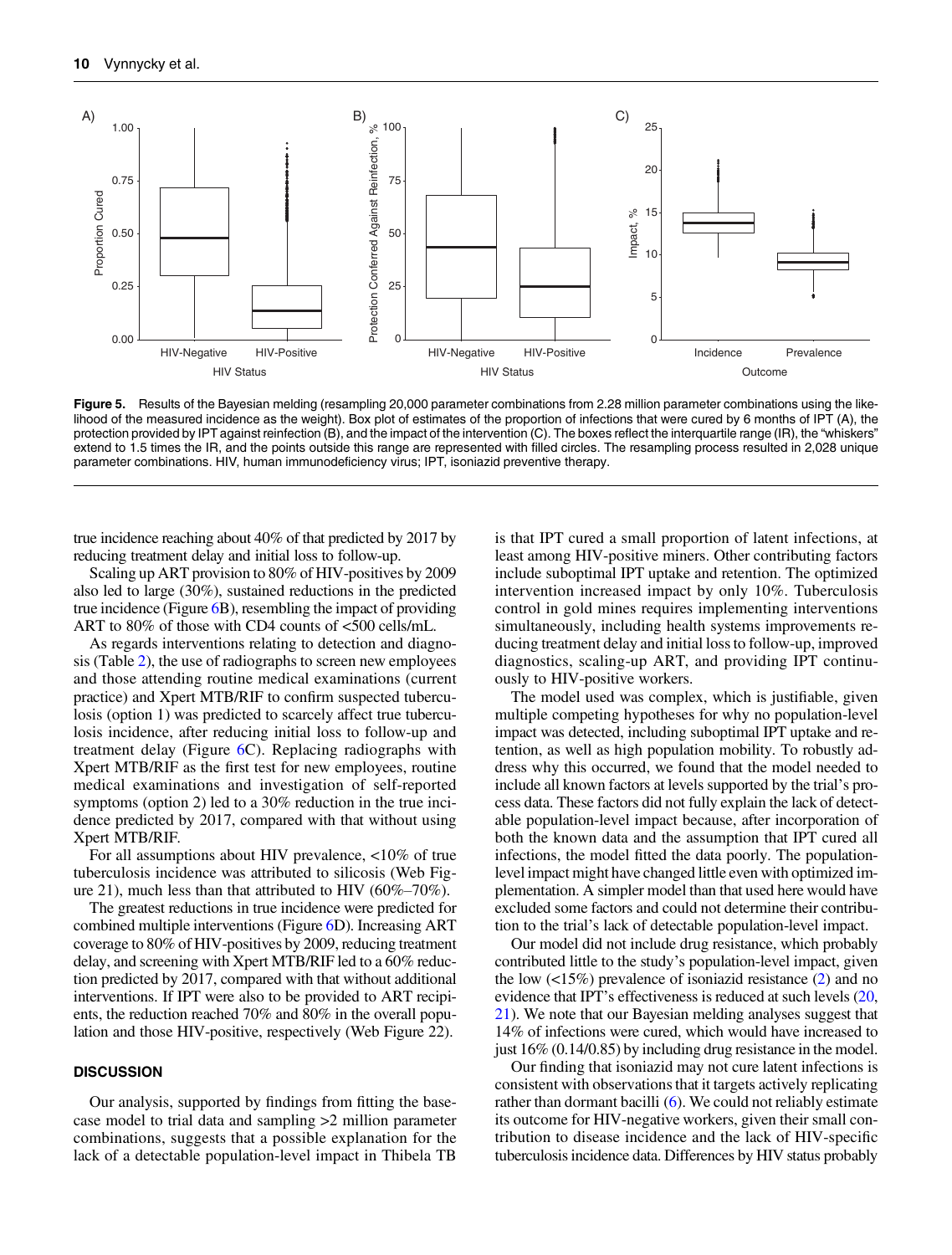<span id="page-10-0"></span>

Figure 6. Impact of different interventions implemented individually (A–C) or in combination (D) predicted for the Thibela TB randomized controlled trial among South African gold miners, 2006–2011. Summary of the predicted impact of different interventions on the number of cases/100,000/year (the true TB incidence rate), after the treatment delay has been reduced. Each panel shows the impact of reduced treatment delay plus in A) preventive treatment, with 1) IPT provided community-wide in an initial round for 9 months of IPT, with coverage at the highest levels seen in Thibela, and 2) IPT provided community-wide in an initial round for 9 months, with coverage at the highest levels seen in Thibela, followed by continuous community-wide IPT with 50% coverage. This is achieved through keeping those who are still on IPT at the end of the initial round on IPT thereafter and providing IPT to 50% of new mining employees, and 3) a single round with a 3-month fully curing regimen provided community-wide (without 9 months of IPT), with coverage at the highest levels seen in Thibela. B) Scale-up of ART, with ART coverage increasing to reach 80% in 2009 in the HIV-positive groups specified in the figure legend; C) improved diagnosis using Xpert MTB/RIF, with 1) radiographs being used to screen at routine medical examinations and for newly employed miners and Xpert MTB/RIF being used to diagnose people with suspected TB, and 2) Xpert MTB/RIF being used to screen and diagnose at routine medical examinations for newly employed miners and on passive presentation; D) combined interventions. Combined impact of introducing reduced treatment delay, screening with Xpert MTB/RIF, ART for 80% of HIV-positive people, and IPT for those on ART. The shaded areas show the incremental impact of adding each intervention, so that the white area reflects the impact of having all interventions in place simultaneously. For the scenario involving Xpert MTB/RIF, Xpert MTB/RIF is used in routine medical examinations, for newly employed miners, and on passive presentation. For both the ART and ART/IPT scenarios, the coverage is increased to reach 80% by 2009. ART, antiretroviral therapy; HIV+, human immunodeficiency virus–positive; IPT, isoniazid preventive therapy; PT, preventive therapy; TB, tuberculosis.

exist, given the different incidence trends reported between HIV-positive and HIV-negative individuals after stopping IPT  $(3, 11-14, 22)$  $(3, 11-14, 22)$  $(3, 11-14, 22)$  $(3, 11-14, 22)$  $(3, 11-14, 22)$  $(3, 11-14, 22)$  $(3, 11-14, 22)$  $(3, 11-14, 22)$ . The lack of detectable impact of preventive therapy elsewhere  $(23, 24)$  $(23, 24)$  $(23, 24)$  $(23, 24)$  $(23, 24)$  suggests that ubiquitous silica dust exposure in gold mines, impairing macrophage function  $(25)$  $(25)$  $(25)$ , may have affected the ability to sterilize latent infections or prevent reinfections, even in HIV-negative miners.

Although improved implementation, including increased IPT uptake and retention, might have helped to increase the impact on tuberculosis incidence, this probably would have been short lived [\(Web Figure 19](http://aje.oxfordjournals.org/lookup/suppl/doi:10.1093/aje/kwu320/-/DC1)), even with a 3-month curative regimen (Figure 6A), largely because of employees with latent infection or tuberculosis disease joining the workforce and, potentially, developing disease and/or transmitting infection. These factors, the HIV prevalence and IPT coverage/ retention, partly explain the different impact in the Alaskan IPT trial and Thibela TB. Providing IPT to new gold mining employees could potentially increase the durability.

The durable impact predicted with providing continuous IPT (Figure [4\)](#page-8-0) supports recent South African guidelines recommending  $\geq$ 36 months of IPT for HIV-positive, tuberculinpositive people ([26](#page-12-0)). We accounted for the minimal IPT-derived benefit for tuberculin-negative individuals [\(13](#page-12-0)): The assumed protection was based on all trial participants, irrespective of tuberculin status [\(5](#page-11-0)). However, we have not included immune function improvements during prolonged ART, which may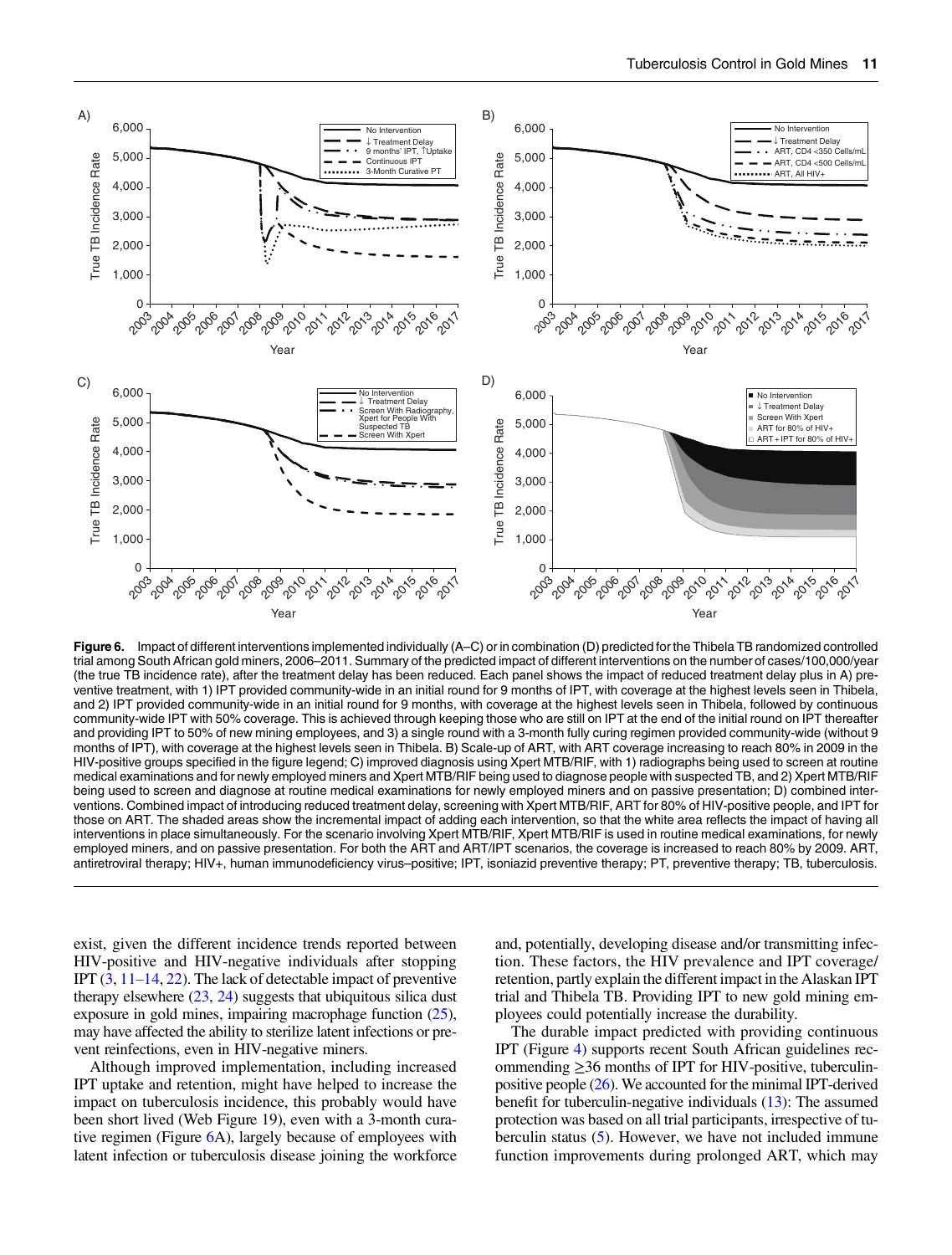<span id="page-11-0"></span>help to restore the ability to sterilize latent infections and increase the benefit of providing IPT with ART.

We may have underestimated the impact of improved dust control because of underascertainment of silicosis. Radiology has low (∼30%) sensitivity for detecting nodules [\(27](#page-12-0)), and increasing cumulative silica dust exposure increases the risk of tuberculosis even in miners with normal chest radiographs. In South Africa, 20%–30% of gold miners who die from any cause may have histopathological silicosis [\(28](#page-12-0), [29\)](#page-12-0), with 50% and 30% of HIV-positive and HIV-negative miners, respectively, having active tuberculosis ([28\)](#page-12-0).

Several factors, including the sensitivity of existing diagnostics and delays in care-seeking, influence the impact of improved diagnostics [\(30](#page-12-0)). This may be small if Xpert MTB/ RIF is used to diagnose self-reported tuberculosis symptoms and confirm suspected radiological tuberculosis at routine medical examinations (Figure  $6$ ). It increases substantially if it *re*places radiology at routine medical examination, reflecting the relatively high and unusually low sensitivity of Xpert MTB/ RIF and radiological screening, respectively, in gold miners.

Our analyses suggest that tuberculosis incidence in gold mines may decrease substantially by introducing several interventions simultaneously. Tuberculosis morbidity declined rapidly during the Alaskan IPT trials, which were accompanied by greatly intensified case-finding and treatment ([11](#page-12-0)). The reductions attributable to any given intervention will be setting specific. The predicted impact of reducing treatment delay could be large in gold mines that have high losses to treatment following tuberculosis diagnosis and high transmission rates, but minimal elsewhere.

The lack of a detectable impact in Thibela TB strongly suggests that IPT cures a small proportion of latent infections in gold miners. With optimized IPT uptake and retention, as well as case-screening and treatment delays, an increased (albeit nondurable) impact might have been seen. Effective tuberculosis control in gold mines and other high incidence settings requires a combination prevention approach, including health systems improvements to minimize treatment delay, improved diagnostics, increased and improved ART coverage, and effective durable preventive treatment regimens.

## ACKNOWLEDGMENTS

Author affiliations: Statistics, Modelling, and Economics Department, Public Health England, London, United Kingdom (Emilia Vynnycky); Faculty of Epidemiology and Population Health, London School of Hygiene and Tropical Medicine, London, United Kingdom (Emilia Vynnycky, Tom Sumner, Katherine L. Fielding, James J. Lewis, Andrew P. Cox, Richard J. Hayes, Gavin J. Churchyard, Richard G. White); Faculty of Infectious and Tropical Diseases, London School of Hygiene and Tropical Medicine, London, United Kingdom (Elizabeth L. Corbett, Alison D. Grant); Malawi-Liverpool-Wellcome Research Programme, Blantyre, Malawi (Elizabeth L. Corbett); School of Public Health, University of the Witwatersrand, Johannesburg, South Africa (Gavin J. Churchyard); and the Aurum Institute, Johannesburg, South Africa (Gavin J. Churchyard).

Funding was provided by the following: The Consortium to Respond Effectively to the AIDS/TB Epidemic (19790.01) (R.G.W., E.V., T.S., A.P.C., K.L.F., R.J.H., J.J.L.); Bill and Melinda Gates Foundation (grants 21675 and OPP1084276) (R.G.W.); Medical Research Council (United Kingdom) (grant G0802414 and Methodology Research Fellowship G0802414) (R.G.W.); Centers for Disease Control and Prevention/President's Emergency Plan for AIDS Relief via the Aurum Institute (grant 5U2GPS0008111); Wellcome Trust Research Fellowship (grant WT091769) (E.L.C.); and the Medical Research Council (United Kingdom) (grant G0700837) (K.L.F.). A.D.G. was supported by a Public Health Career Scientist award from the United Kingdom Department of Health.

We thank the thousands of mine employees who consented to take part in this study. We also thank the many stakeholders for their support for the study to be implemented, particularly the National Union of Mineworkers, Solidarity, and United Unions of South Africa; Anglogold Ashanti, Gold Fields, and Harmony mining companies; the South African Chamber of Mines; the Mine Health and Safety Council; and the South African government Departments of Mineral Resources, Health, and Labour. We thank the large study team for their commitment and persistent efforts to ensure that the study was successfully implemented.

Conflict of interest: none declared.

#### **REFERENCES**

- 1. World Health Organization. Global Tuberculosis Report, 2012. Geneva, Switzerland: World Health Organization; 2012.
- 2. van Halsema CL, Fielding KL, Chihota VN, et al. Trends in drug-resistant tuberculosis in a gold-mining workforce in South Africa, 2002–2008. Int J Tuberc Lung Dis. 2012;16(7): 967–973.
- 3. Ferebee SH. Controlled chemoprophylaxis trials in tuberculosis. A general review. Bibl Tuberc. 1970;26:28–106.
- 4. Fielding KL, Grant AD, Hayes RJ, et al. Thibela TB: design and methods of a cluster randomised trial of the effect of community-wide isoniazid preventive therapy on tuberculosis amongst gold miners in South Africa. Contemp Clin Trials. 2011;32(3):382–392.
- 5. Churchyard GJ, Fielding KL, Lewis JJ, et al. A trial of mass isoniazid preventive therapy for tuberculosis control. N Engl J Med. 2014;370(4):301–310.
- 6. Esmail H, Barry CE 3rd, Wilkinson RJ. Understanding latent tuberculosis: the key to improved diagnostic and novel treatment strategies. Drug Discov Today. 2012;17(9-10):514–521.
- 7. Vynnycky E, Fine PE. The natural history of tuberculosis: the implications of age-dependent risks of disease and the role of reinfection. Epidemiol Infect. 1997;119(2):183–201.
- 8. Dye C, Garnett GP, Sleeman K, et al. Prospects for worldwide tuberculosis control under the WHO DOTS strategy. Directly observed short-course therapy. Lancet. 1998;352(9144): 1886–1891.
- 9. Godfrey-Faussett P, Sonnenberg P, Shearer SC, et al. Tuberculosis control and molecular epidemiology in a South African gold-mining community. Lancet. 2000;356(9235):1066–1071.
- 10. Corbett EL, Mallory KF, Grant AD, et al. HIV-1 infection and risk of tuberculosis after rifampicin treatment. Lancet. 2001; 357(9260):957–958.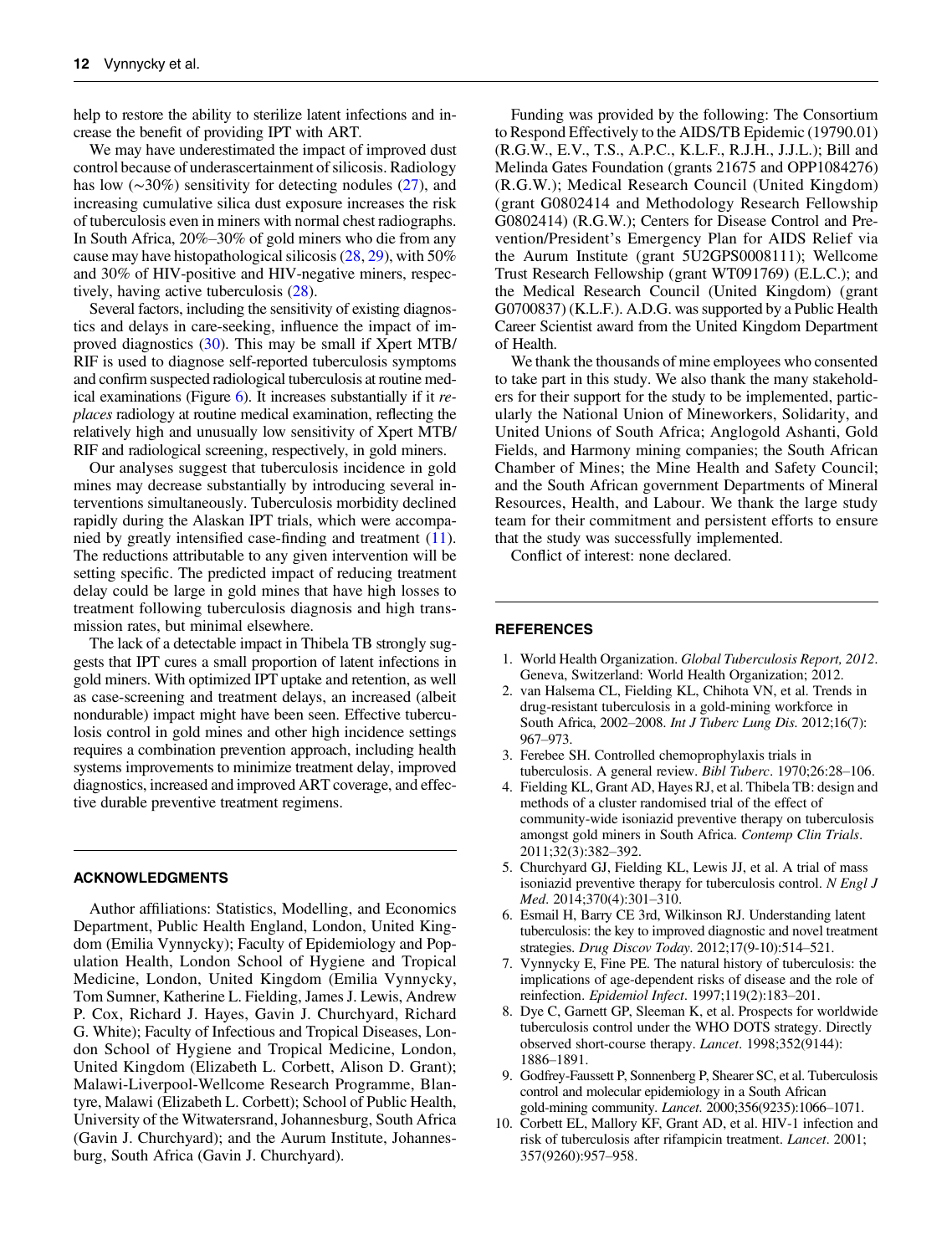- <span id="page-12-0"></span>11. Comstock GW, Baum C, Snider DE Jr. Isoniazid prophylaxis among Alaskan Eskimos: a final report of the Bethel isoniazid studies. Am Rev Respir Dis. 1979;119(5): 827–830.
- 12. Quigley MA, Mwinga A, Hosp M, et al. Long-term effect of preventive therapy for tuberculosis in a cohort of HIV-infected Zambian adults. AIDS. 2001;15(2):215–222.
- 13. Samandari T, Agizew TB, Nyirenda S, et al. 6-month versus 36-month isoniazid preventive treatment for tuberculosis in adults with HIV infection in Botswana: a randomised, double-blind, placebo-controlled trial. Lancet. 2011; 377(9777):1588–1598.
- 14. Comstock GW. How much isoniazid is needed for prevention of tuberculosis among immunocompetent adults? Int J Tuberc Lung Dis. 1999;3(10):847–850.
- 15. Hallett TB, Gregson S, Mugurungi O, et al. Assessing evidence for behaviour change affecting the course of HIV epidemics: a new mathematical modelling approach and application to data from Zimbabwe. Epidemics. 2009;1(2):108–117.
- 16. Alkema L, Raftery AE, Clark SJ. Probabilistic projections of HIV prevalence using Bayesian melding. Ann Appl Stat. 2007; 1(1):229–248.
- 17. Brown T, Salomon JA, Alkema L, et al. Progress and challenges in modelling country-level HIV/AIDS epidemics: the UNAIDS Estimation and Projection Package 2007. Sex Transm Infect. 2008;84(suppl 1):i5–i10.
- 18. Alkema L, Raftery AE, Brown T. Bayesian melding for estimating uncertainty in national HIV prevalence estimates. Sex Transm Infect. 2008;84(suppl 1):i11–i16.
- 19. Orroth KK, White RG, Korenromp EL, et al. Empirical observations underestimate the proportion of human immunodeficiency virus infections attributable to sexually transmitted diseases in the Mwanza and Rakai sexually transmitted disease treatment trials: simulation results. Sex Transm Dis. 2006;33(9):536–544.
- 20. Chaisson RE, Clermont HC, Holt EA, et al. Six-month supervised intermittent tuberculosis therapy in Haitian patients with and without HIV infection. Am J Respir Crit Care Med. 1996;154(4 Pt 1):1034–1038.
- 21. Halsey NA, Coberly JS, Desormeaux J, et al. Randomised trial of isoniazid versus rifampicin and pyrazinamide for prevention of tuberculosis in HIV-1 infection. Lancet. 1998;351(9105): 786–792.
- 22. Johnson JL, Okwera A, Hom DL, et al. Duration of efficacy of treatment of latent tuberculosis infection in HIV-infected adults. AIDS. 2001;15(16):2137–2147.
- 23. Cowie RL. Short course chemoprophylaxis with rifampicin, isoniazid and pyrazinamide for tuberculosis evaluated in gold miners with chronic silicosis: a double-blind placebo controlled trial. Tuber Lung Dis. 1996;77(3):239–243.
- 24. Hong Kong Chest Service/Tuberculosis Research Centre, Madras/British Medical Research Council. A double-blind placebo-controlled clinical trial of three antituberculosis chemoprophylaxis regimens in patients with silicosis in Hong Kong. Am Rev Respir Dis. 1992;145(1):36–41.
- 25. Rimal B, Greenberg AK, Rom WN. Basic pathogenetic mechanisms in silicosis: current understanding. Curr Opin Pulm Med. 2005;11(2):169–173.
- 26. Department of Health. The South African Antiretroviral Treatment Guidelines. Pretoria, South Africa: Department of Health; 2013.
- 27. Hnizdo E, Murray J, Sluis-Cremer GK, et al. Correlation between radiological and pathological diagnosis of silicosis: an autopsy population based study. Am J Ind Med. 1993;24(4): 427–445.
- 28. Murray J, Sonnenberg P, Nelson G, et al. Cause of death and presence of respiratory disease at autopsy in an HIV-1 seroconversion cohort of southern African gold miners. AIDS. 2007;21(suppl 6):S97–S104.
- 29. Corbett EL, Murray J, Churchyard GJ, et al. Use of miniradiographs to detect silicosis. Comparison of radiological with autopsy findings. Am J Respir Crit Care Med. 1999; 160(6):2012–2017.
- 30. Lin HH, Dowdy D, Dye C, et al. The impact of new tuberculosis diagnostics on transmission: why context matters. Bull World Health Organ. 2012;90(10):739–747A.
- 31. Wood R, Liang H, Wu H, et al. Changing prevalence of tuberculosis infection with increasing age in high-burden townships in South Africa. Int J Tuberc Lung Dis. 2010;14(4): 406–412.
- 32. Behr MA, Warren SA, Salamon H, et al. Transmission of Mycobacterium tuberculosis from patients smear-negative for acid-fast bacilli. Lancet. 1999;353(9151):444–449.
- 33. Sutherland I, Svandová E, Radhakrishna S. The development of clinical tuberculosis following infection with tubercle bacilli. 1. A theoretical model for the development of clinical tuberculosis following infection, linking from data on the risk of tuberculous infection and the incidence of clinical tuberculosis in the Netherlands. Tubercle. 1982;63(4):255–268.
- 34. Clark M, Vynnycky E. The use of maximum likelihood methods to estimate the risk of tuberculous infection and disease in a Canadian First Nations population. Int J Epidemiol. 2004;33(3):477–484.
- 35. Vynnycky E, Borgdorff MW, Leung CC, et al. Limited impact of tuberculosis control in Hong Kong: attributable to high risks of reactivation disease. Epidemiol Infect. 2008;136(7): 943–952.
- 36. Corbett EL, Churchyard GJ, Clayton TC, et al. HIV infection and silicosis: the impact of two potent risk factors on the incidence of mycobacterial disease in South African miners. AIDS. 2000;14(17):2759–2768.
- 37. Corbett EL, Charalambous S, Moloi VM, et al. Human immunodeficiency virus and the prevalence of undiagnosed tuberculosis in African gold miners. Am J Respir Crit Care Med. 2004;170(6):673–679.
- 38. Lewis JJ, Charalambous S, Day JH, et al. HIV infection does not affect active case finding of tuberculosis in South African gold miners. Am J Respir Crit Care Med. 2009;180(12): 1271–1278.
- 39. Suthar AB, Lawn SD, del Amo J, et al. Antiretroviral therapy for prevention of tuberculosis in adults with HIV: a systematic review and meta-analysis. PLoS Med. 2012;9(7): e1001270.
- 40. Williams BG, Granich R, De Cock KM, et al. Antiretroviral therapy for tuberculosis control in nine African countries. Proc Natl Acad Sci U S A. 2010;107(45):19485–19489.
- 41. Williams BG, Korenromp EL, Gouws E, et al. HIV infection, antiretroviral therapy, and CD4+ cell count distributions in African populations. J Infect Dis. 2006;194(10):1450–1458.
- 42. Rangaka MX, Boulle A, Wilkinson RJ, et al. Randomized controlled trial of isoniazid preventive therapy in HIV-infected persons on antiretroviral therapy. Presented at the XIX International AIDS Conference, Washington, DC, July 22–27, 2012.
- 43. Golub JE, Pronyk P, Mohapi L, et al. Isoniazid preventive therapy, HAART and tuberculosis risk in HIV-infected adults in South Africa: a prospective cohort. AIDS. 2009;23(5): 631–636.
- 44. Golub JE, Saraceni V, Cavalcante SC, et al. The impact of antiretroviral therapy and isoniazid preventive therapy on